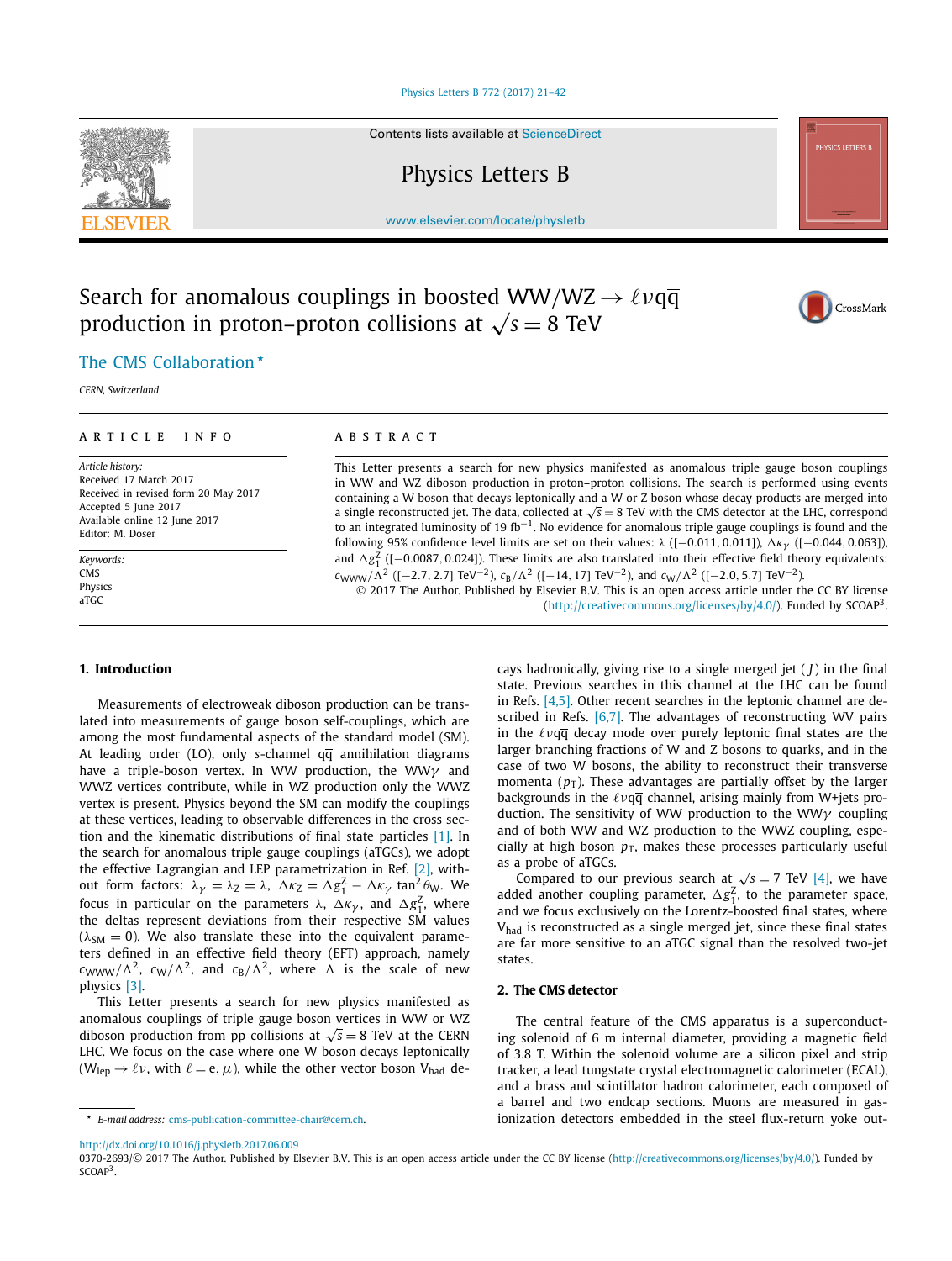side the solenoid. The CMS detector is nearly hermetic, allowing for measurements of the missing transverse momentum ( $E_{\rm T}^{\rm miss}$ ) in the event.  $E_{\text{T}}^{\text{miss}}$  is defined as the magnitude of the negative vector  $p_T$  sum of all reconstructed particles in an event. A two-tier trigger system selects the events of interest. A more detailed description of the CMS detector, together with a definition of the coordinate system used and the relevant kinematic variables, can be found in Ref. [\[8\].](#page-5-0)

#### **3. Data and simulation samples**

The data were collected using single-lepton triggers with  $p_T$ thresholds of 24 *(*27*)* GeV for muons (electrons). The overall trigger efficiency is about 94% (90%) for the muon (electron) data, with a small dependence (a few percent) on  $p<sub>T</sub>$  and pseudorapidity *η*. The total integrated luminosity collected and processed is 19*.*3 *(*19*.*2*)* fb−<sup>1</sup> for muon (electron) triggers.

We use the MADGRAPH5 1.3.30  $[9]$  event generator to produce both the W+jets and Drell–Yan samples, with up to four additional partons in the matrix element calculation. Single top quark and top quark–antiquark pair  $(t\bar{t})$  samples are generated with POWHEG 1.0  $[10-14]$ . The diboson samples (WW, WZ) are generated on-shell at next-to-LO (NLO) with MADGRAPH5\_aMC@NLO ver-sion 2.0.0 [\[15\]](#page-5-0) and MADSPIN version 3.2 [\[16\].](#page-5-0) The decays  $W \rightarrow \tau \nu$ are included for all processes. The *τ* lepton decays are simulated with TAUOLA  $[17]$ . The PYTHIA 6.422 generator  $[18]$  provides the fragmentation and parton shower simulation, with the parameters of the underlying event set to the  $Z2^*$  tune [\[19,20\].](#page-5-0) The  $k_T$ -MLM matching scheme is used to interface PYTHIA6 with MADGRAPH5 at LO [\[21\].](#page-5-0) The set of parton distribution functions (PDFs) used is CTEQ6L1 [\[22\]](#page-5-0) for LO generators and CT10 [\[23\]](#page-5-0) for NLO generators. A GEANT4-based simulation  $[24]$  of the CMS detector is used in the production of all Monte Carlo (MC) samples. The simulation also includes multiple proton–proton collisions within a bunch crossing (pileup). Simulated events are reconstructed and analyzed in the same way as measured collision events, subject to additional corrections that account for differences between data and simulation in trigger and selection efficiencies, and in the vertex multiplicity distribution.

#### **4. Event reconstruction**

All observable objects, namely leptons, jets, and  $E_{\rm T}^{\rm miss}$ , are reconstructed with a particle-flow technique [\[25,26\]](#page-5-0) that combines information from several subdetectors. Muons are reconstructed within  $|\eta|$  < 2.4 with the inner tracker and the muon system [\[27\].](#page-5-0) Electrons are reconstructed within  $|\eta|$  < 2.5 from tracks in the tracker pointing to energy clusters in the ECAL, and identified using a multivariate discriminator  $[28]$ . The selections applied to this discriminator are tuned to match the *η*-binned efficiencies used for Ref. [\[4\].](#page-5-0) Muons (electrons) are required to have  $p_T$  greater than 25 *(*30*)* GeV. The lepton candidates are required to be consistent with originating from the event's primary vertex, and to be isolated from other activity in the event. The isolation requirements for muons (electrons) are based on the particle-flow technique with an isolation cone of  $\Delta R = 0.4$  (0.3), and are designed to reduce the effects of pileup and neutral particles. Events with additional loosely identified leptons are vetoed to reduce the backgrounds from fully leptonic decays, such as those originating from the Drell–Yan process and diboson production. Decays of the tau lepton to electrons or muons that pass these criteria are included as potential signal events.

The anti- $k_T$  (AK)  $[29,30]$  and Cambridge–Aachen (CA)  $[29-31]$ clustering algorithms are used to reconstruct jets in the event. The AK algorithm uses a distance parameter of  $R = 0.5$  (AK5). The CA jets are clustered with  $R = 0.8$  (CA8) and are used for reconstructing  $V_{\text{had}}$ , where the V boson decay products are merged into a single jet. The combined secondary vertex algorithm at the medium operating point is used to tag AK5 jets as b jets [\[32\].](#page-5-0) We assign the  $E_{\text{T}}^{\text{miss}}$  measured in the event to the neutrino candidate and combine this with the identified lepton to reconstruct  $W_{\text{lep}}$ . Boosted W events are selected by requiring  $p_T > 200$  GeV for W<sub>lep</sub>.

We require one CA8 jet with  $p<sub>T</sub> > 200$  GeV, and no additional CA8 jets with  $p_T > 80$  GeV, in the region  $|\eta| < 2.4$ . The  $E_T^{\text{miss}}$  is required to be above 50 *(*70*)* GeV for the muon (electron) channel to suppress multijet backgrounds. We ensure that the two bosons are back-to-back by requiring  $\Delta R(\ell, J) > \pi/2$ ,  $\Delta \phi(E_T^{\text{miss}}, J) > 2.0$ , and  $\Delta\phi$ (W<sub>lep</sub>, *J*) > 2.0. We veto events based on the presence of any b-tagged AK5 jets with  $p_T > 20$  GeV and outside the CA8 jet cone to reduce the tt background. After the kinematic selections, we apply jet substructure techniques. Improved separation between the signal and the multijet background is obtained in the jet mass observable by means of a "pruning" algorithm [\[33,34\]](#page-5-0) designed to remove soft gluon radiation and pileup contributions from jets. The "*N*-subjettiness" variable [\[35\]](#page-5-0) is a jet substructure observable that defines a measure,  $\tau_N$ , for a jet to have *N* subjets. We require  $\tau_2/\tau_1$ , which is the ratio of 2-subjettiness to 1-subjettiness, of the leading CA8 jet to be less than 0.55 to discriminate against W+jets backgrounds.

#### **5. Background and signal modeling**

After all selections the background comprises three main components: W+jets, top quark ( $t\bar{t}$  and single top quark), and SM diboson production. Multijets, Z+jets, ZZ, <sup>Z</sup>*γ* , H(125)→ WW∗, and fully hadronic and leptonic WW decay mode backgrounds were estimated and determined to be negligible.

For the aTGC search we select the merged jet  $p_{\text{T}}$ ,  $p_{\text{T}}^{\, J}$ , as the observable, which for diboson pairs is the  $p<sub>T</sub>$  of V<sub>had</sub>. We take the binned shape of the  $p_T^J$  distribution for each contributing process from MC samples. However, since the LO W+jets prediction falls below the data, we choose to extract the normalizations of the largest background components first from an unbinned maximumlikelihood fit to the data distribution of the merged jet mass,  $m<sub>I</sub>$ . The diboson  $m<sub>l</sub>$  shape in the fit region is unaffected by the aTGC signal at the level of sensitivity of this analysis.

#### *5.1. Normalization extractions from the m <sup>J</sup> fit*

For this part of the analysis we employ a two-stage procedure: first we fit the distribution in simulation for each process individually. The MC templates used in the 7 TeV analysis are replaced by analytical functions, which provide additional flexibility to model the data accurately. Second, we utilize the results from the first set of fits to perform an unbinned maximum-likelihood fit to data that includes all components. Due to the differences in background compositions and shapes, the fit to data is performed separately for the muon and electron channels. All fits are performed over the mass range  $40 < m<sub>l</sub> < 140$  GeV. Within each fit to data, the normalization for each background process is either free to float or allowed to vary around a central value subject to a Gaussian constraint. Some components have been combined because of similarity in shape, or because the W and Z bosons are not well-resolved in  $m_j$ . Finally, the yields used to normalize background  $p_T^j$  components are extracted from the signal region of  $70 < m<sub>l</sub> < 100$  GeV.

To assist in the background determination, we define a control sample intended to isolate pure top quark events for comparison with simulation [\[36\].](#page-5-0) The sample is constructed by inverting the selection on the number of b-tagged AK5 jets outside the CA8 jet, thus requiring that there be at least one AK5 b-tagged jet. This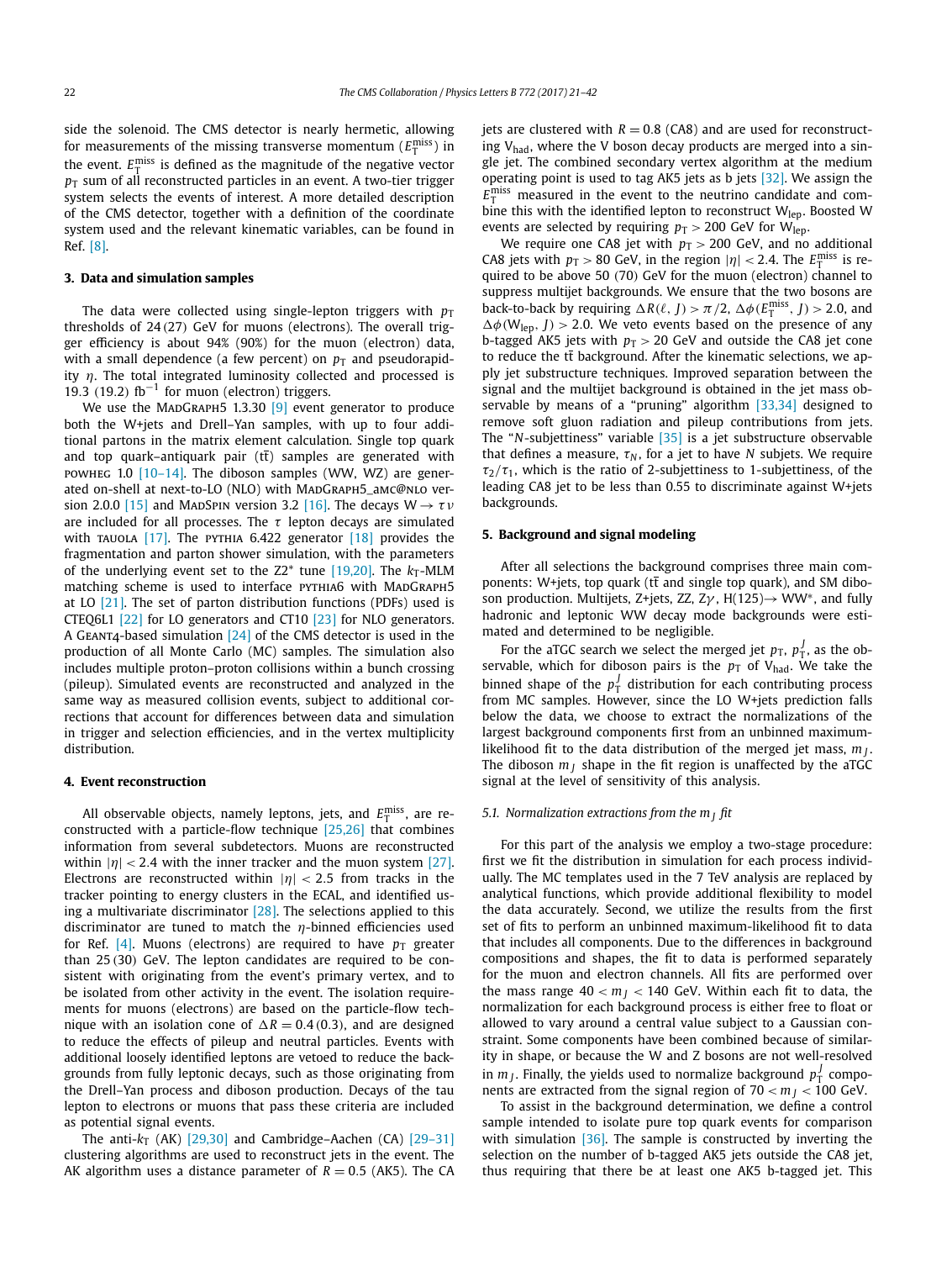

Fig. 1. Post-fit distributions of the merged jet invariant mass for muons (top) and electrons (bottom) with the estimates of the relevant backgrounds. The merged jet invariant mass is plotted for all events (left), after subtraction of all components except the diboson (center), and the subsequent normalized residual or pull distributions: (data - fit)/(fit uncertainty) (right). The error bars represent statistical uncertainties. The dashed vertical lines mark the signal region of 70 <  $m_I$  < 100 GeV, from which the  $p_T$  distribution normalizations are extracted.

control sample is subsequently referred to as the top control sample.

The diboson probability density function (pdf) in  $m_l$  is parametrized by a sum of two Gaussian functions corresponding to the W and Z resonances. The position and width of the Z Gaussian are fixed with respect to those of the W Gaussian, which is initially taken from simulation. The relative fractions of WW (84% of the total) and WZ (16%) are also taken from simulation. The broad background from jets misassigned to  $V_{\text{had}}$  is modeled by an error function times an exponential function. The W Gaussian parameters are subsequently corrected with MC-to-data scale factors determined from the top control sample, in order to account for mismodeling of the merged-jet mass in simulation. All diboson shape parameters are then fixed during the fits to the data, while the normalizations are free parameters to be measured.

For the W+jets process, the shape of the  $m<sub>J</sub>$  distribution is described by a kinematic turn-on at lower masses (error function) followed by a rapidly falling tail (exponential). The pre-fit normalization is set to the LO MADGRAPH+PYTHIA6 cross section times an empirical factor of 1.3. This factor provides an initial estimate of the difference between data and simulation in the topologies, effectively accounting for the expected increase in the inclusive cross section from NNLO corrections, and given a loose  $\pm 50\%$  constraint. The shape parameters of the function are allowed to vary in the fit to the data without constraint.

The top quark background is a combination of tt and single top quark production processes. The top quark model is parametrized by a sum of an error function times an exponential function and a double Gaussian function, corresponding to both merged and unmerged jets from hadronic W decays. The top control sample is used to correct the W resonance shape parameters, to estimate the expected yield and yield uncertainties by extrapolating to the signal region, and to adjust the top normalization uncertainty. All top shape parameters are fixed in the fit to the data, and the normalization is constrained to a Gaussian with a width of 8 (10)% for muons (electrons). These come from a combination of theory uncertainty and uncertainties associated with use of the top control sample.

Fig. 1 shows the results of one of the fits to the data. The left plots show the observed  $m<sub>I</sub>$  distributions, together with the fitted contributions of the three largest SM processes. The central plots show the same distribution after subtracting all SM contributions from data except for diboson events. The right plots show the pull distribution, i.e., the normalized residual defined as *(*data−fit*)/(*fit uncertainty*)*, where the fit uncertainty is computed at each data point by propagating the uncertainty in the normalization coefficients.

The individual process yields, as determined by the fit, are reported in [Table 1.](#page-3-0) The acceptance times efficiency (A*ε*) is determined from the diboson MC. The electron channel has a smaller A*ε* because of its higher kinematic threshold. The top quark results reflect the inability of the fit to further constrain this background. The W+jets yields are about 20% higher than the prefit value of 1.3 times the LO prediction, which exhibits our limited knowledge of this boosted regime. For the diboson process, 1.35 (2.23) times the expected event count is observed in the muon (electron) channel. This excess is statistically consistent with the SM NLO prediction [\[15\].](#page-5-0) Overall, the approach produces a high quality model of the data (Fig. 1 (left)), with pull distributions consistent with zero (Fig. 1 (right)), that allows us to extract the diboson contribution to the  $V_{\text{had}}$  resonance (Fig. 1 (center)).

#### *5.2. Fit validation*

We validate the fit procedure by performing pseudo-experiments. For each experiment, we generate the  $m<sub>I</sub>$  pseudo-data for the SM processes using the fitted pdf, taking into account the correlations between the yields, and then perform a fit to each pseudo-data  $m<sub>J</sub>$  distribution as if it were the real data. Likewise, we ensure that the parametrization used is sufficiently general by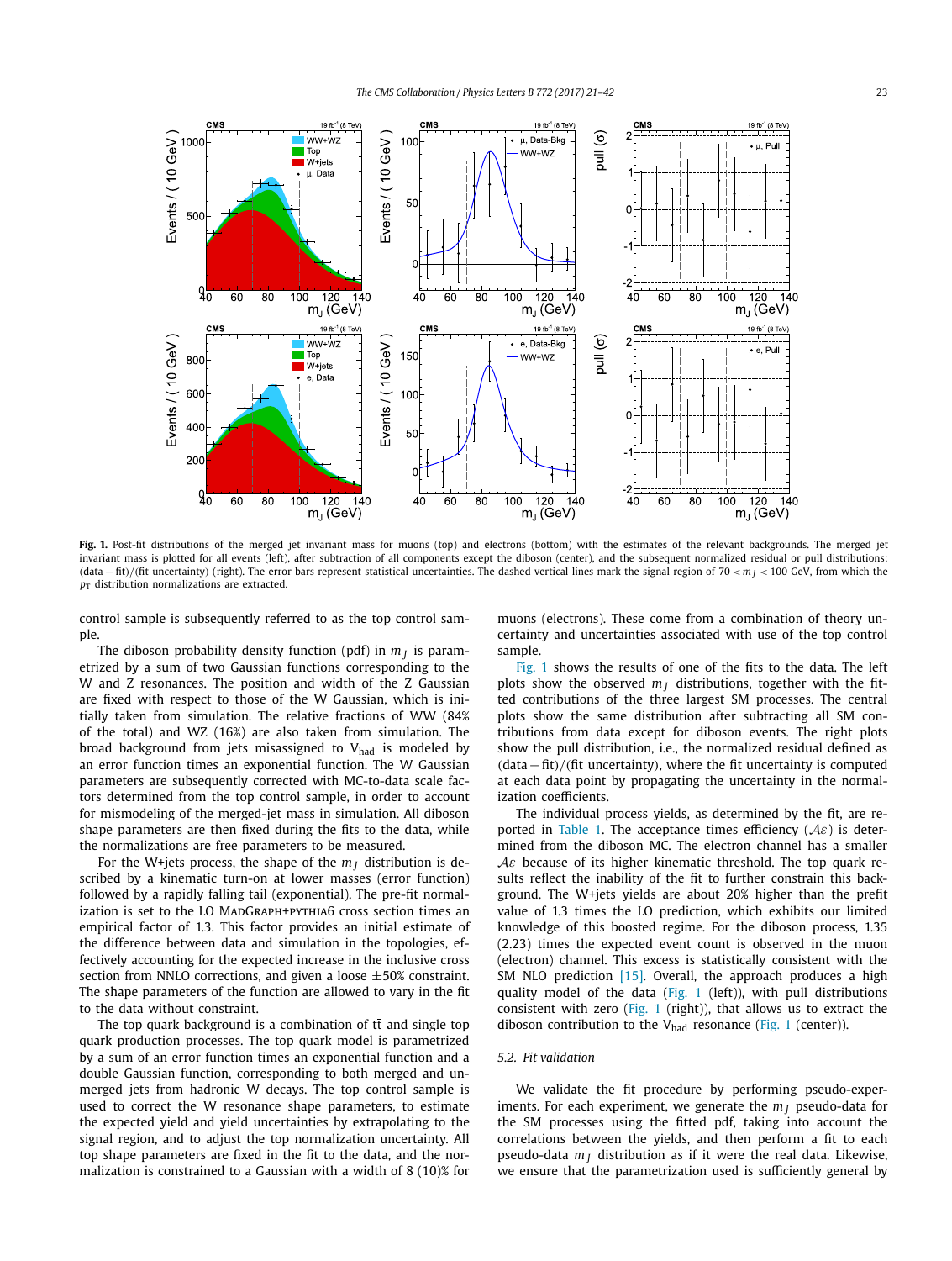<span id="page-3-0"></span>

Observed event yields and associated ratios (in parentheses) with respect to the pre-fit values extracted in the signal region (70  $< m<sub>I</sub> < 100$  GeV). The term  $A\epsilon$ (acceptance  $\times$  efficiency) includes W and Z branching fractions [\[37\].](#page-5-0)

| Quantity       | $\mu$ channel          | e channel              |
|----------------|------------------------|------------------------|
| Data           | 1977                   | 1666                   |
| W+jets         | 1318 $(1.22 \pm 0.06)$ | 1023 $(1.17 \pm 0.07)$ |
| Top quark      | 450 $(1.00 \pm 0.08)$  | 364 $(1.00 \pm 0.10)$  |
| <b>WV</b>      | 204 $(1.35 \pm 0.77)$  | 285 (2.23 $\pm$ 0.84)  |
| $A\varepsilon$ | $9.7 \times 10^{-5}$   | $8.3 \times 10^{-5}$   |



**Fig. 2.**  $V_{\text{had}}$   $p_T$  distributions for the muon (top) and electron (bottom) channels after full selection and with the requirement  $70 < m<sub>I</sub> < 100$  GeV. The MC errors are purely statistical. Examples of the effects of aTGCs are shown by the solid and dotted lines. Below we show the data/MC ratio. The last bin includes the overflow.

generating pseudo-data with more general functional forms and fitting them with the default configuration. The results indicate that biases in all background yields and yield uncertainties are small.

#### *5.3. Signal modeling*

The dependence of the  $p_{\text{T}}^{J}$  distribution on specific aTGCs is modeled by reweighting the simulations of SM WW and WZ by the ratio of squared matrix elements with and without the anomalous coupling, i.e.,  $|\mathcal{M}|^2 / |\mathcal{M}|^2_{\rm SM}$ , where  $|\mathcal{M}|^2$  is the squared matrix element in the presence of anomalous couplings and  $|M|_{SM}^2$  is the squared matrix element in the SM, calculated with MCFM version 6.0 [\[38\].](#page-5-0) These ratios are calculated, parametrized with polynomials, and the polynomials encapsulated into a unified signal model in two-dimensional (2D) space for three pairwise combinations of the effective Lagrangian parameters being studied.

# *5.4.* Preparing  $p_T^J$  distributions

Distributions of  $p_T^J$  in the form of histograms binned over the range 200–800 GeV (Fig. 2) are used to compute limits. All selections have been applied, including the signal window,  $70 < m<sub>I</sub>$ 100 GeV. The W+jets and top quark background normalizations are fixed according to the results from the  $m<sub>l</sub>$  fits. The SM diboson components, however, are normalized to the NLO predictions, since a) we are searching for enhancements to the diboson production relative to those predictions, and b) given the excess of SM diboson events obtained from the fits in both channels, normalizing to theory predictions yields substantially more conservative, less sensitive expected limits. We treat the two lepton categories as separate channels in the limit setting process.

Since the W+jets shape is only calculated to LO, and we are exploring a new region of phase space, we adjust the shape and normalization from MC by comparing it to a distribution derived using an alternative method. This method involves extrapolating the W+jets  $p_T^J$  distribution from a  $m_J$  data sideband to the signal region by means of a transfer function. The transfer function is a ratio of curves fitted to the W+jets  $p_T^J$  distributions in the signal and sideband regions of W+jets simulation [\[36,39\].](#page-5-0) The comparison shows that the ratio of the W+jets backgrounds derived using the two methods is statistically consistent with unity.

#### **6. Systematic uncertainties**

The main source of systematic uncertainty is the normalization uncertainty in the W+jets background estimate. From the alternative method described in Sec. 5.4, we extract a 20% uncertainty in the total background normalization by taking the precision of the ratio of the W+jets background distribution derived from the two methods and summing over the high  $p_T$  region (400–800 GeV), where the signal is expected.

The theoretical uncertainties in the signal normalization are associated with the renormalization and factorization scales, and with the choice of PDF, for  $p_T^W > 1$  TeV. For PDF uncertainties we compare amc@nlo samples employing 41 alternative sets of CTEQ6M PDFs following the prescription in Ref. [\[22\].](#page-5-0) Factorization and renormalization scale uncertainties are estimated by simultaneously varying them up or down by a factor of 2. Both scale and PDF uncertainties are estimated to be approximately 18–26%.

The uncertainty in the signal shape coming from the effects of reconstruction is estimated by comparing the aTGC/SM ratios at the generator level and the aTGC/SM ratios at the reconstruction level after all major selections are applied for both samples. The ratio is consistent with unity, and therefore only the statistical error on the ratio is propagated as an uncertainty in the modeling of different aTGC signal grid points.

The uncertainty in the luminosity measurement is 2.6% [\[40\].](#page-5-0) Additional sources of uncertainty from limited MC sample size, jet energy scale and resolution,  $E_{\text{T}}^{\text{miss}}$  resolution, trigger efficiency, lepton reconstruction and selection efficiency, additional jet veto, pileup, and b-tag efficiency are negligible in comparison to the primary sources. These uncertainties are treated as nuisance parameters in the model and profiled according to Ref. [\[41\],](#page-5-0) Appendix A. Luminosity and theory uncertainties are treated as 100% correlated between the two channels.

#### **7. Coupling limits and summary**

Two-dimensional likelihood fits are performed in the three planes described in Sec. 5.3. Each time the third parameter is profiled. The electron and muon channels are fitted simultaneously in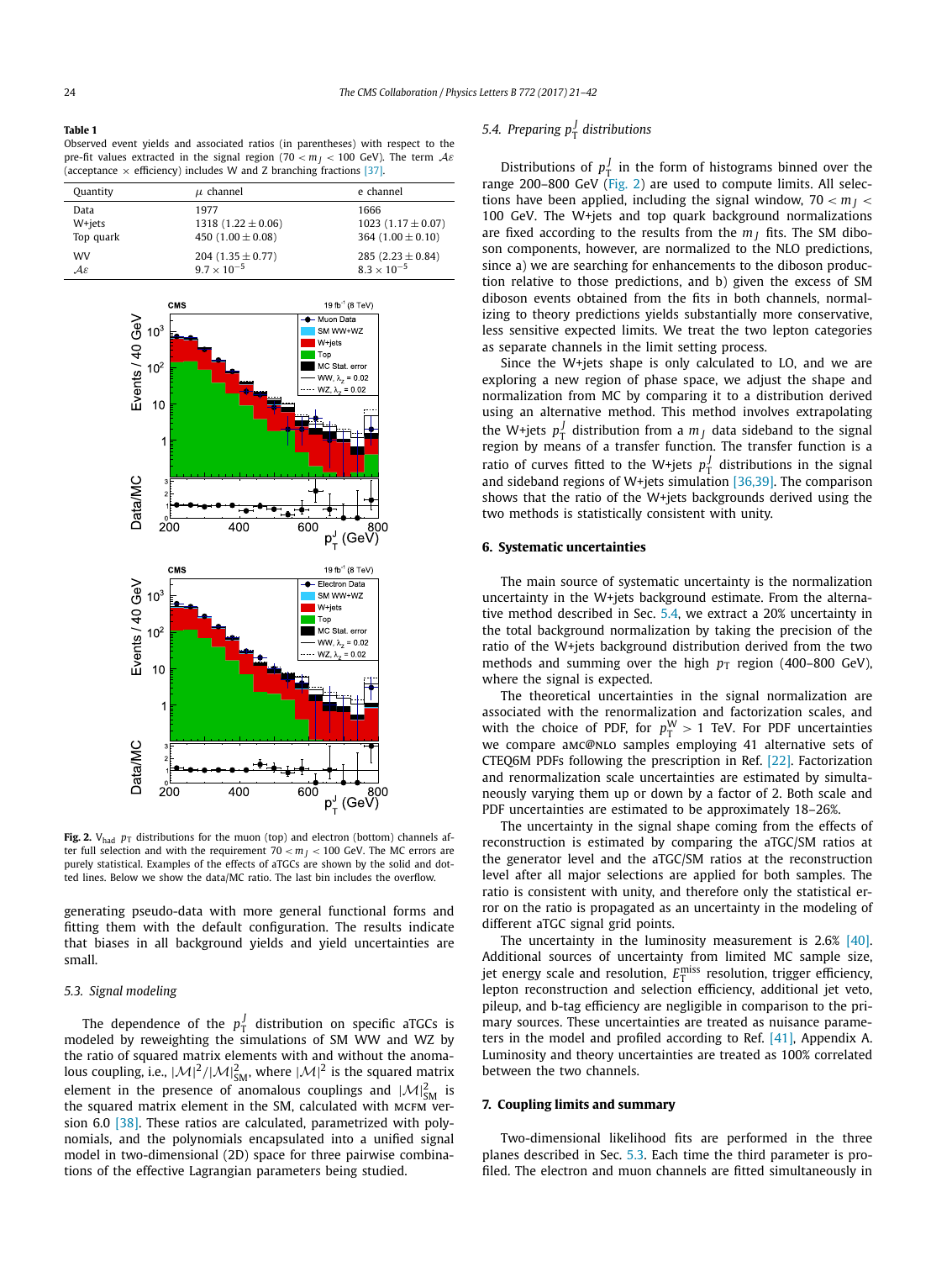

Fig. 3. The 68 and 95% CL observed and expected exclusion contours in  $\triangle$ NLL are depicted for three pairwise combinations of the aTGC parameters in the LEP parametrization (top) and in the EFT formulation (bottom). The black dot represents the best fit point. The origin represents the SM prediction. The asymmetry of expected limits around the SM is allowed by the theoretical parametrization.

#### **Table 2**

Summary of expected and observed one-dimensional limits in the LEP parametrization. Each number pair represents the observed 95% confidence interval for that parameter.

| Parameter                                                  | <b>Expected limits</b>                 | Observed limits                        |
|------------------------------------------------------------|----------------------------------------|----------------------------------------|
| $\lambda$ z<br>$\frac{\Delta \kappa_\gamma}{\Delta g_1^2}$ | $[-0.014, 0.013]$<br>$[-0.068, 0.082]$ | $[-0.011, 0.011]$<br>$[-0.044, 0.063]$ |
|                                                            | $[-0.018, 0.028]$                      | $[-0.0087, 0.024]$                     |

#### **Table 3**

Summary of one-dimensional limits in the EFT formulation for this analysis (\*) compared to previous results.

|        | $c_{WWW}/\Lambda^2$<br>$(TeV^{-2})$ | $c_{\rm B}/\Lambda^2$<br>$(TeV^{-2})$ | $c_W/\Lambda^2$<br>$(TeV^{-2})$ |
|--------|-------------------------------------|---------------------------------------|---------------------------------|
| $\ast$ | $[-2.7, 2.7]$                       | $[-14, 17]$                           | $[-2.0, 5.7]$                   |
| [6]    | $[-5.7, 5.9]$                       | $[-29.2, 23.9]$                       | $[-11.4, 5.4]$                  |
| [7]    | $[-4.61, 4.60]$                     | $[-20.9, 26.3]$                       | $[-5.87, 10.54]$                |
| [43]   | $[-4.6, 4.2]$                       | $[-260, 210]$                         | $[-4.2, 8.0]$                   |
| [44]   | $[-3.9, 4.0]$                       | $[-320, 210]$                         | $[-4.3, 6.8]$                   |

the limit setting procedure. No evidence for anomalous couplings is found, and we calculate the 68 and 95% confidence level (CL) exclusion contours, using the differences of the negative log likelihood ( $\triangle$ NLL) relative to the best fit point. No form factors are used. The limits are subsequently translated [\[3\]](#page-5-0) into equivalent limits on the parameters within the EFT approach, namely  $c_{\text{WWW}}/\Lambda^2$ ,  $c_W/\Lambda^2$ , and  $c_B/\Lambda^2$ , shown in Fig. 3. We also set 1D 95% CL limits on all six parameters, with the second parameter profiled and the third parameter fixed to zero. These are shown in Tables 2 and 3. The latter also shows other recent 8 TeV results for comparison.

In summary, our limits are consistent with the SM prediction and improve upon the sensitivity of the fully leptonic 8 TeV results [\[6,7\]](#page-5-0) and the combined LEP experiments [\[37,42\].](#page-5-0)

#### **Acknowledgements**

We congratulate our colleagues in the CERN accelerator departments for the excellent performance of the LHC and thank the technical and administrative staffs at CERN and at other CMS institutes for their contributions to the success of the CMS effort. In addition, we gratefully acknowledge the computing centers and personnel of the Worldwide LHC Computing Grid for delivering so effectively the computing infrastructure essential to our analyses. Finally, we acknowledge the enduring support for the construction and operation of the LHC and the CMS detector provided by the following funding agencies: BMWFW and FWF (Austria); FNRS and FWO (Belgium); CNPq, CAPES, FAPERJ, and FAPESP (Brazil); MES (Bulgaria); CERN; CAS, MoST, and NSFC (China); COLCIEN-CIAS (Colombia); MSES and CSF (Croatia); RPF (Cyprus); SENESCYT (Ecuador); MoER, ERC IUT, and ERDF (Estonia); Academy of Finland, MEC, and HIP (Finland); CEA and CNRS/IN2P3 (France); BMBF, DFG, and HGF (Germany); GSRT (Greece); OTKA and NIH (Hungary); DAE and DST (India); IPM (Iran); SFI (Ireland); INFN (Italy); MSIP and NRF (Republic of Korea); LAS (Lithuania); MOE and UM (Malaysia); BUAP, CINVESTAV, CONACYT, LNS, SEP, and UASLP-FAI (Mexico); MBIE (New Zealand); PAEC (Pakistan); MSHE and NSC (Poland); FCT (Portugal); JINR (Dubna); MON, ROSATOM, RAS, RFBR and RAEP (Russia); MESTD (Serbia); SEIDI, CPAN, PCTI and FEDER (Spain); Swiss Funding Agencies (Switzerland); MST (Taipei); ThEP-Center, IPST, STAR, and NSTDA (Thailand); TUBITAK and TAEK (Turkey); NASU and SFFR (Ukraine); STFC (United Kingdom); DOE and NSF (USA).

Individuals have received support from the Marie-Curie program and the European Research Council and EPLANET (European Union); the Leventis Foundation; the Alfred P. Sloan Foundation; the Alexander von Humboldt Foundation; the Belgian Federal Science Policy Office; the Fonds pour la Formation à la Recherche dans l'Industrie et dans l'Agriculture (FRIA-Belgium);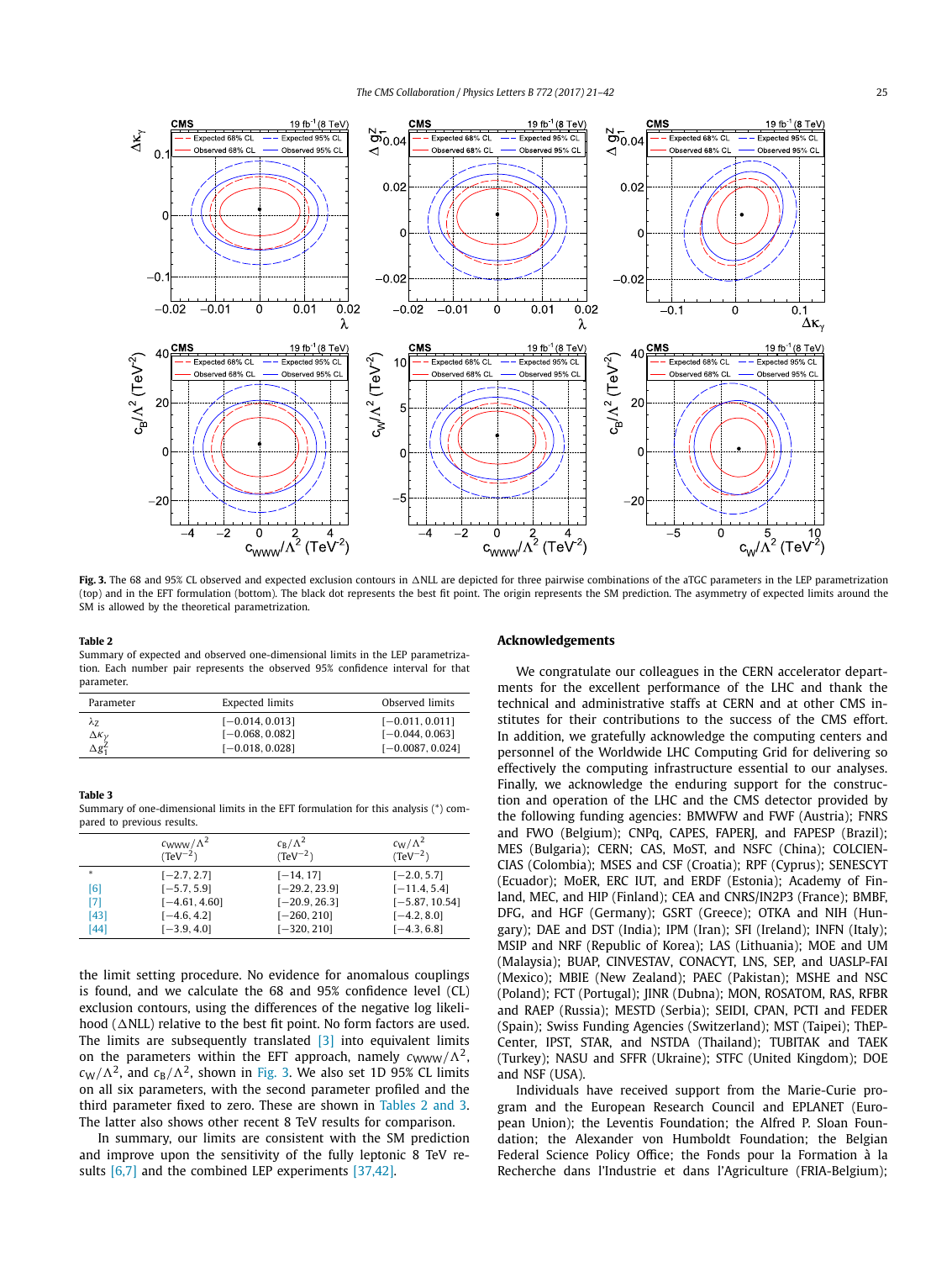<span id="page-5-0"></span>the Agentschap voor Innovatie door Wetenschap en Technologie (IWT-Belgium); the Ministry of Education, Youth and Sports (MEYS) of the Czech Republic; the Council of Science and Industrial Research, India; the HOMING PLUS program of the Foundation for Polish Science, cofinanced from European Union, Regional Development Fund, the Mobility Plus program of the Ministry of Science and Higher Education, the National Science Center (Poland), contracts Harmonia 2014/14/M/ST2/00428, Opus 2014/13/B/ST2/02543, 2014/15/B/ST2/03998, and 2015/19/B/ST2/ 02861, Sonata-bis 2012/07/E/ST2/01406; the National Priorities Research Program by Qatar National Research Fund; the Programa Clarín-COFUND del Principado de Asturias; the Thalis and Aristeia programs cofinanced by EU-ESF and the Greek NSRF; the Rachadapisek Sompot Fund for Postdoctoral Fellowship, Chulalongkorn University and the Chulalongkorn Academic into Its 2nd Century Project Advancement Project (Thailand); and the Welch Foundation, contract C-1845.

#### **References**

- [1] L.J. Dixon, Z. Kunszt, A. Signer, Vector boson pair production in hadronic collisions at order  $\alpha_s$ : lepton correlations and anomalous couplings, Phys. Rev. D 60 (1999) 114037, <http://dx.doi.org/10.1103/PhysRevD.60.114037>, arXiv:hep-ph/ 9907305.
- [2] K. Hagiwara, S. Ishihara, R. Szalapski, D. Zeppenfeld, Low energy effects of new interactions in the electroweak boson sector, Phys. Rev. D 48 (1993) 2182, <http://dx.doi.org/10.1103/PhysRevD.48.2182>.
- [3] C. Degrande, N. Greiner, W. Kilian, O. Mattelaer, H. Mebane, T. Stelzer, S. Willenbrock, C. Zhang, Effective field theory: a modern approach to anomalous couplings, Ann. Phys. 335 (2013) 21, <http://dx.doi.org/10.1016/j.aop.2013.04.016>, arXiv:1205.4231.
- [4] CMS Collaboration, Measurement of the sum of WW and WZ production with W+dijet events in pp collisions at  $\sqrt{s} = 7$  TeV, Eur. Phys. J. C 73 (2013) 2283, <http://dx.doi.org/10.1140/epjc/s10052-013-2283-3>, arXiv:1210.7544.
- [5] ATLAS Collaboration, Measurement of the WW+WZ cross section and limits on anomalous triple gauge couplings using final states with one lepton, missing transverse momentum, and two jets with the ATLAS detector at  $\sqrt{s} = 7$  TeV, J. High Energy Phys. 01 (2015) 049, [http://dx.doi.org/10.1007/JHEP01\(2015\)049](http://dx.doi.org/10.1007/JHEP01(2015)049), arXiv:1410.7238.
- [6] CMS Collaboration, Measurement of the W+W− cross section in pp collisions at  $\sqrt{s} = 8$  TeV and limits on anomalous gauge couplings, Eur. Phys. J. C 76 (2016) 401, <http://dx.doi.org/10.1140/epjc/s10052-016-4219-1>, arXiv:1507. 03268.
- [7] ATLAS Collaboration, Measurement of total and differential W+W− production cross sections in proton–proton collisions at  $\sqrt{s} = 8$  TeV with the ATLAS detector and limits on anomalous triple-gauge-boson couplings, J. High Energy Phys. 09 (2016) 029, [http://dx.doi.org/10.1007/JHEP09\(2016\)029,](http://dx.doi.org/10.1007/JHEP09(2016)029) arXiv:1603.01702.
- [8] CMS Collaboration, The CMS experiment at the CERN LHC, J. Instrum. 3 (2008) S08004, <http://dx.doi.org/10.1088/1748-0221/3/08/S08004>.
- [9] J. Alwall, M. Herquet, F. Maltoni, O. Mattelaer, T. Stelzer, MadGraph 5: going beyond, J. High Energy Phys. 06 (2011) 128, [http://dx.doi.org/10.1007/JHEP06](http://dx.doi.org/10.1007/JHEP06(2011)128) [\(2011\)128](http://dx.doi.org/10.1007/JHEP06(2011)128), arXiv:1106.0522.
- [10] P. Nason, A new method for combining NLO QCD with shower Monte Carlo algorithms, J. High Energy Phys. 11 (2004) 040, [http://dx.doi.org/10.1088/1126-](http://dx.doi.org/10.1088/1126-6708/2004/11/040) [6708/2004/11/040](http://dx.doi.org/10.1088/1126-6708/2004/11/040), arXiv:hep-ph/0409146.
- [11] S. Frixione, P. Nason, C. Oleari, Matching NLO QCD computations with Parton Shower simulations: the POWHEG method, J. High Energy Phys. 11 (2007) 070, <http://dx.doi.org/10.1088/1126-6708/2007/11/070>, arXiv:0709.2092.
- [12] S. Alioli, P. Nason, C. Oleari, E. Re, A general framework for implementing NLO calculations in shower Monte Carlo programs: the POWHEG BOX, J. High Energy Phys. 06 (2010) 043, [http://dx.doi.org/10.1007/JHEP06\(2010\)043](http://dx.doi.org/10.1007/JHEP06(2010)043), arXiv: 1002.2581.
- [13] S. Frixione, P. Nason, G. Ridolfi, A positive-weight next-to-leading-order Monte Carlo for heavy flavour hadroproduction, J. High Energy Phys. 09 (2007) 126, <http://dx.doi.org/10.1088/1126-6708/2007/09/126>, arXiv:0707.3088.
- [14] S. Alioli, P. Nason, C. Oleari, E. Re, NLO single-top production matched with shower in POWHEG: *s*- and *t*-channel contributions, J. High Energy Phys. 09 (2009) 111, [http://dx.doi.org/10.1088/1126-6708/2009/09/111,](http://dx.doi.org/10.1088/1126-6708/2009/09/111) arXiv:0907.4076.
- [15] J. Alwall, R. Frederix, S. Frixione, V. Hirschi, F. Maltoni, et al., The automated computation of tree-level and next-to-leading order differential cross sections, and their matching to parton shower simulations, J. High Energy Phys. 07 (2014) 079, [http://dx.doi.org/10.1007/JHEP07\(2014\)079,](http://dx.doi.org/10.1007/JHEP07(2014)079) arXiv:1405.0301.
- [16] P. Artoisenet, R. Frederix, O. Mattelaer, R. Rietkerk, Automatic spin-entangled decays of heavy resonances in Monte Carlo simulations, J. High Energy Phys. 03 (2013) 015, [http://dx.doi.org/10.1007/JHEP03\(2013\)015,](http://dx.doi.org/10.1007/JHEP03(2013)015) arXiv:1212.3460.
- [17] S. Jadach, Z. Wąs, R. Decker, J.H. Kühn, The tau decay library TAUOLA, version 2.4, Comput. Phys. Commun. 76 (1993) 361, [http://dx.doi.org/10.1016/0010-](http://dx.doi.org/10.1016/0010-4655(93)90061-G) [4655\(93\)90061-G.](http://dx.doi.org/10.1016/0010-4655(93)90061-G)
- [18] T. Sjöstrand, S. Mrenna, P. Skands, PYTHIA 6.4 physics and manual, J. High Energy Phys. 05 (2006) 026, <http://dx.doi.org/10.1088/1126-6708/2006/05/026>, arXiv:hep-ph/0603175.
- [19] CMS Collaboration, Study of the underlying event at forward rapidity in pp collisions at  $\sqrt{s}$  = 0.9, 2.76*,* and 7 TeV, J. High Energy Phys. 04 (2013) 072, [http://dx.doi.org/10.1007/JHEP04\(2013\)072](http://dx.doi.org/10.1007/JHEP04(2013)072), arXiv:1302.2394.
- [20] CMS Collaboration, Event generator tunes obtained from underlying event and multiparton scattering measurements, Eur. Phys. J. C 76 (2016) 155, [http://dx.](http://dx.doi.org/10.1140/epjc/s10052-016-3988-x) [doi.org/10.1140/epjc/s10052-016-3988-x](http://dx.doi.org/10.1140/epjc/s10052-016-3988-x), arXiv:1512.00815.
- [21] J. Alwall, S. Höche, F. Krauss, N. Lavesson, L. Lönnblad, F. Maltoni, M.L. Mangano, M. Moretti, C.G. Papadopoulos, F. Piccinini, S. Schumann, M. Treccani, J. Winter, M. Worek, Comparative study of various algorithms for the merging of parton showers and matrix elements in hadronic collisions, Eur. Phys. J. C 53 (2008) 473, <http://dx.doi.org/10.1140/epjc/s10052-007-0490-5>, arXiv:0706.2569.
- [22] J. Pumplin, D.R. Stump, J. Huston, H.L. Lai, P.M. Nadolsky, W.K. Tung, New generation of parton distributions with uncertainties from global QCD analysis, J. High Energy Phys. 07 (2002) 012, [http://dx.doi.org/10.1088/1126-6708/2002/](http://dx.doi.org/10.1088/1126-6708/2002/07/012) [07/012](http://dx.doi.org/10.1088/1126-6708/2002/07/012), arXiv:hep-ph/0201195.
- [23] H.-L. Lai, M. Guzzi, J. Huston, Z. Li, P.M. Nadolsky, J. Pumplin, C.-P. Yuan, New parton distributions for collider physics, Phys. Rev. D 82 (2010) 074024, [http://](http://dx.doi.org/10.1103/PhysRevD.82.074024) [dx.doi.org/10.1103/PhysRevD.82.074024](http://dx.doi.org/10.1103/PhysRevD.82.074024), arXiv:1007.2241.
- [24] S. Agostinelli, et al., GEANT4 Collaboration, GEANT4 a simulation toolkit, Nucl. Instrum. Methods Phys. Res., Sect. A, Accel. Spectrom. Detect. Assoc. Equip. 506 (2003) 250, [http://dx.doi.org/10.1016/S0168-9002\(03\)01368-8](http://dx.doi.org/10.1016/S0168-9002(03)01368-8).
- [25] CMS Collaboration, Particle-flow event reconstruction in CMS and performance for jets, taus, and  $E_T^{\text{miss}}$ , CMS Physics Analysis Summary CMS-PAS-PFT-09-001, 2009. <http://cdsweb.cern.ch/record/1194487>.
- [26] CMS Collaboration, Commissioning of the particle-flow event reconstruction with the first LHC collisions recorded in the CMS detector, CMS Physics Analysis Summary CMS-PAS-PFT-10-001, 2010. [http://cdsweb.cern.ch/record/](http://cdsweb.cern.ch/record/1247373) [1247373](http://cdsweb.cern.ch/record/1247373).
- [27] CMS Collaboration, The performance of the CMS muon detector in proton– proton collisions at  $\sqrt{s}$  = 7 TeV at the LHC, J. Instrum. 8 (2013) P11002, [http://](http://dx.doi.org/10.1088/1748-0221/8/11/P11002) [dx.doi.org/10.1088/1748-0221/8/11/P11002,](http://dx.doi.org/10.1088/1748-0221/8/11/P11002) arXiv:1306.6905.
- [28] CMS Collaboration, Performance of electron reconstruction and selection with the CMS detector in proton–proton collisions at  $\sqrt{s} = 8$  TeV. I. Instrum. 10 (2015) P06005, <http://dx.doi.org/10.1088/1748-0221/10/06/P06005>, arXiv:1502. 02701.
- [29] M. Cacciari, G.P. Salam, G. Soyez, The anti- $k_t$  jet clustering algorithm, J. High Energy Phys. 04 (2008) 063, <http://dx.doi.org/10.1088/1126-6708/2008/04/063>, arXiv:0802.1189.
- [30] M. Cacciari, G.P. Salam, G. Soyez, FastJet user manual, Eur. Phys. J. C 72 (2012) 1896, [http://dx.doi.org/10.1140/epjc/s10052-012-1896-2,](http://dx.doi.org/10.1140/epjc/s10052-012-1896-2) arXiv:1111.6097.
- [31] Y.L. Dokshitzer, G.D. Leder, S. Moretti, B.R. Webber, Better jet clustering algorithms, J. High Energy Phys. 08 (1997) 001, [http://dx.doi.org/10.1088/1126-](http://dx.doi.org/10.1088/1126-6708/1997/08/001) [6708/1997/08/001](http://dx.doi.org/10.1088/1126-6708/1997/08/001), arXiv:hep-ph/9707323.
- [32] CMS Collaboration, Identification of b-quark jets with the CMS experiment, J. Instrum. 8 (2013) P04013, <http://dx.doi.org/10.1088/1748-0221/8/04/P04013>, arXiv:1211.4462.
- [33] CMS Collaboration, Studies of jet mass in dijet and W/Z+jet events, J. High Energy Phys. 05 (2013) 090, [http://dx.doi.org/10.1007/JHEP05\(2013\)090](http://dx.doi.org/10.1007/JHEP05(2013)090).
- [34] S.D. Ellis, C.K. Vermilion, J.R. Walsh, Recombination algorithms and jet substructure: pruning as a tool for heavy particle searches, Phys. Rev. D 81 (2010) 094023, [http://dx.doi.org/10.1103/PhysRevD.81.094023,](http://dx.doi.org/10.1103/PhysRevD.81.094023) arXiv:0912.0033.
- [35] J. Thaler, K. Van Tilburg, Identifying boosted objects with N-subjettiness, J. High Energy Phys. 03 (2011) 015, [http://dx.doi.org/10.1007/JHEP03\(2011\)015](http://dx.doi.org/10.1007/JHEP03(2011)015), arXiv:1011.2268.
- [36] CMS Collaboration, Search for massive resonances decaying into pairs of boosted bosons in semi-leptonic final states at  $\sqrt{s} = 8$  TeV, J. High Energy Phys. 08 (2014) 174, [http://dx.doi.org/10.1007/JHEP08\(2014\)174,](http://dx.doi.org/10.1007/JHEP08(2014)174) arXiv:1405.3447.
- [37] C. Patrignani, et al., Particle Data Group, Review of particle physics, Chin. Phys. C 40 (2016) 100001, [http://dx.doi.org/10.1088/1674-1137/40/10/100001.](http://dx.doi.org/10.1088/1674-1137/40/10/100001)
- [38] J.M. Campbell, R.K. Ellis, MCFM for the Tevatron and the LHC, Nucl. Phys. B, Proc. Suppl. 205–206 (2010) 10, [http://dx.doi.org/10.1016/j.nuclphysbps.2010.](http://dx.doi.org/10.1016/j.nuclphysbps.2010.08.011) [08.011,](http://dx.doi.org/10.1016/j.nuclphysbps.2010.08.011) arXiv:1007.3492.
- [39] CMS Collaboration, Search for a Higgs boson in the mass range from 145 to 1000 GeV decaying to a pair of W or Z bosons, J. High Energy Phys. 10 (2015) 144, [http://dx.doi.org/10.1007/JHEP10\(2015\)144,](http://dx.doi.org/10.1007/JHEP10(2015)144) arXiv:1504.00936.
- [40] CMS Collaboration, CMS luminosity based on pixel cluster counting summer 2013 update, CMS Physics Analysis Summary CMS-PAS-LUM-13-001, 2013. <http://cdsweb.cern.ch/record/1598864>.
- [41] ATLAS and CMS Collaborations, LHC Higgs Combination Group, Procedure for the LHC Higgs boson search combination in Summer 2011, Technical Report ATL-PHYS-PUB 2011-11, CMS-NOTE 2011-005, 2011, [http://cdsweb.cern.ch/](http://cdsweb.cern.ch/record/1379837) [record/1379837](http://cdsweb.cern.ch/record/1379837).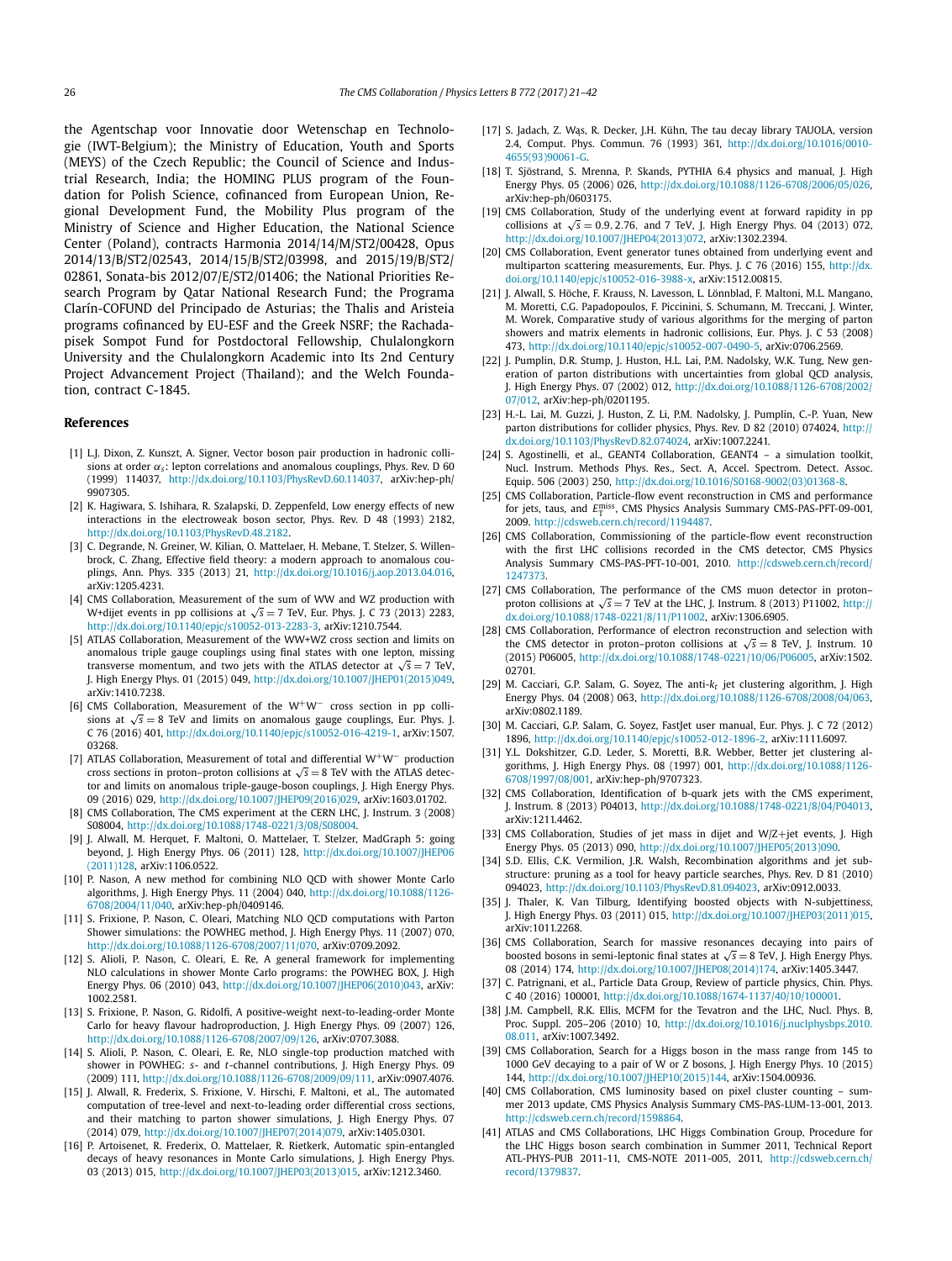- <span id="page-6-0"></span>[42] S. Schael, et al., ALEPH, DELPHI, L3, OPAL, LEP Electroweak, Electroweak measurements in electron-positron collisions at W-boson-pair energies at LEP, Phys. Rep. 532 (2013) 119, <http://dx.doi.org/10.1016/j.physrep.2013.07.004>, arXiv: 1302.3415.
- [43] CMS Collaboration, Measurement of the WZ production cross section in pp collisions at  $\sqrt{s}$  = 7 and 8 TeV and search for anomalous triple gauge couplings

at  $\sqrt{s}$  = 8 TeV, Eur. Phys. J. C 77 (2017) 236, [http://dx.doi.org/10.1140/epjc/](http://dx.doi.org/10.1140/epjc/s10052-017-4730-z) [s10052-017-4730-z](http://dx.doi.org/10.1140/epjc/s10052-017-4730-z), arXiv:1609.05721.

[44] ATLAS Collaboration, Measurements of  $W^{\pm}Z$  production cross sections in pp collisions at  $\sqrt{s}$  = 8 TeV with the ATLAS detector and limits on anomalous gauge boson self-couplings, Phys. Rev. D 93 (2016) 092004, [http://dx.doi.org/](http://dx.doi.org/10.1103/PhysRevD.93.092004) [10.1103/PhysRevD.93.092004,](http://dx.doi.org/10.1103/PhysRevD.93.092004) arXiv:1603.02151.

#### **The CMS Collaboration**

#### A.M. Sirunyan, A. Tumasyan

*Yerevan Physics Institute, Yerevan, Armenia*

W. Adam, E. Asilar, T. Bergauer, J. Brandstetter, E. Brondolin, M. Dragicevic, J. Erö, M. Flechl, M. Friedl, R. Frühwirth <sup>1</sup>, V.M. Ghete, C. Hartl, N. Hörmann, J. Hrubec, M. Jeitler <sup>1</sup>, A. König, I. Krätschmer, D. Liko, T. Matsushita, I. Mikulec, D. Rabady, N. Rad, B. Rahbaran, H. Rohringer, J. Schieck<sup>1</sup>, J. Strauss, W. Waltenberger, C.-E. Wulz<sup>[1](#page-20-0)</sup>

*Institut für Hochenergiephysik, Wien, Austria*

O. Dvornikov, V. Makarenko, V. Mossolov, J. Suarez Gonzalez, V. Zykunov

*Institute for Nuclear Problems, Minsk, Belarus*

#### N. Shumeiko

*National Centre for Particle and High Energy Physics, Minsk, Belarus*

S. Alderweireldt, E.A. De Wolf, X. Janssen, J. Lauwers, M. Van De Klundert, H. Van Haevermaet, P. Van Mechelen, N. Van Remortel, A. Van Spilbeeck

*Universiteit Antwerpen, Antwerpen, Belgium*

S. Abu Zeid, F. Blekman, J. D'Hondt, N. Daci, I. De Bruyn, K. Deroover, S. Lowette, S. Moortgat, L. Moreels, A. Olbrechts, Q. Python, K. Skovpen, S. Tavernier, W. Van Doninck, P. Van Mulders, I. Van Parijs

*Vrije Universiteit Brussel, Brussel, Belgium*

H. Brun, B. Clerbaux, G. De Lentdecker, H. Delannoy, G. Fasanella, L. Favart, R. Goldouzian, A. Grebenyuk, G. Karapostoli, T. Lenzi, A. Léonard, J. Luetic, T. Maerschalk, A. Marinov, A. Randle-conde, T. Seva, C. Vander Velde, P. Vanlaer, D. Vannerom, R. Yonamine, F. Zenoni, F. Zhang  $^2$  $^2$ 

*Université Libre de Bruxelles, Bruxelles, Belgium*

A. Cimmino, T. Cornelis, D. Dobur, A. Fagot, M. Gul, I. Khvastunov, D. Poyraz, S. Salva, R. Schöfbeck, M. Tytgat, W. Van Driessche, E. Yazgan, N. Zaganidis

*Ghent University, Ghent, Belgium*

H. Bakhshiansohi, C. Beluffi<sup>3</sup>, O. Bondu, S. Brochet, G. Bruno, A. Caudron, S. De Visscher, C. Delaere, M. Delcourt, B. Francois, A. Giammanco, A. Jafari, M. Komm, G. Krintiras, V. Lemaitre, A. Magitteri, A. Mertens, M. Musich, K. Piotrzkowski, L. Quertenmont, M. Selvaggi, M. Vidal Marono, S. Wertz

*Université Catholique de Louvain, Louvain-la-Neuve, Belgium*

#### N. Beliy

*Université de Mons, Mons, Belgium*

W.L. Aldá Júnior, F.L. Alves, G.A. Alves, L. Brito, C. Hensel, A. Moraes, M.E. Pol, P. Rebello Teles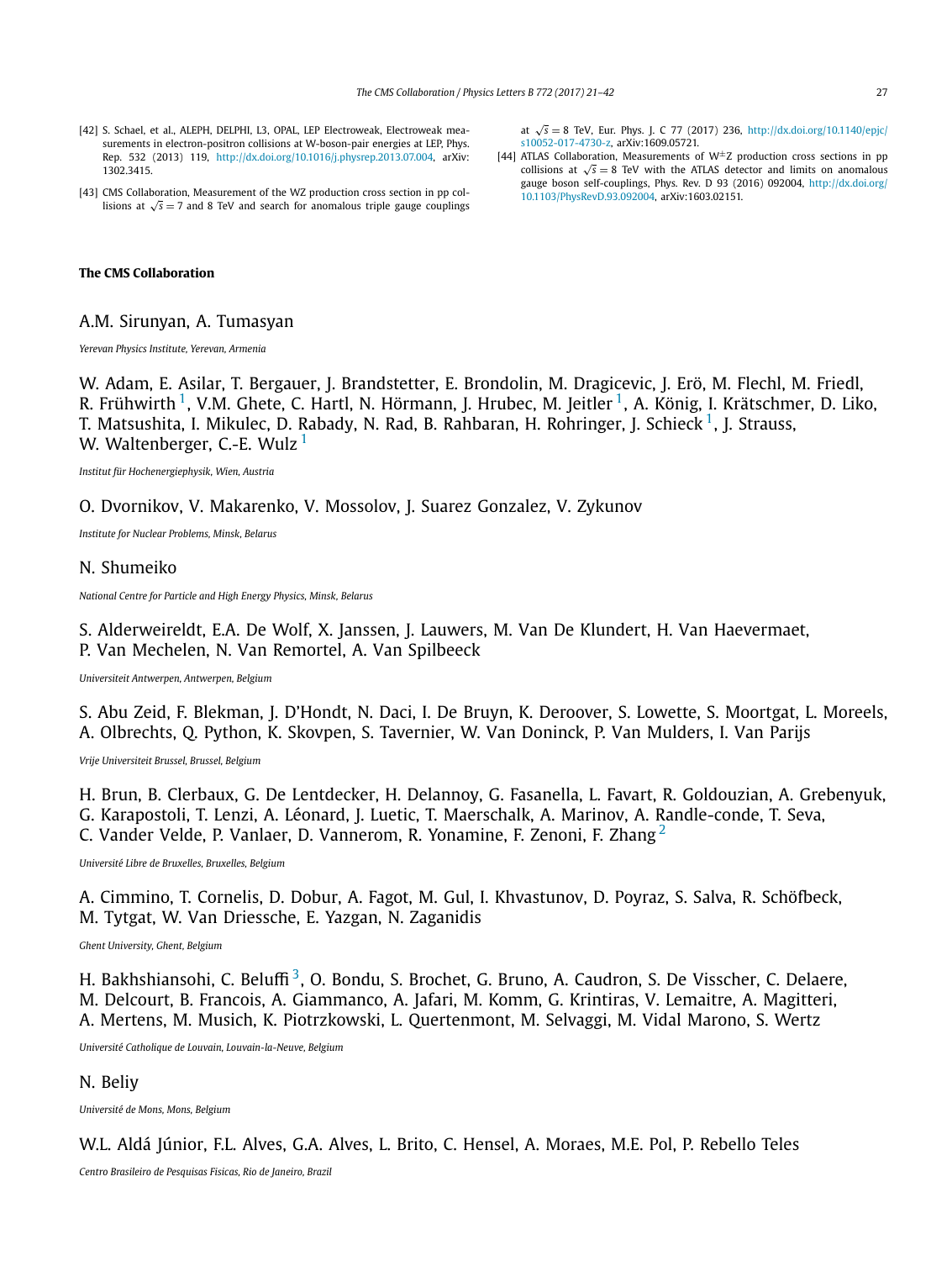E. Belchior Batista Das Chagas, W. Carvalho, J. Chinellato<sup>4</sup>, A. Custódio, E.M. Da Costa, G.G. Da Silveira<sup>5</sup>, D. De Jesus Damiao, C. De Oliveira Martins, S. Fonseca De Souza, L.M. Huertas Guativa, H. Malbouisson, D. Matos Figueiredo, C. Mora Herrera, L. Mundim, H. Nogima, W.L. Prado Da Silva, A. Santoro, A. Sznajder, E.J. Tonelli Manganote [4,](#page-20-0) F. Torres Da Silva De Araujo, A. Vilela Pereira

*Universidade do Estado do Rio de Janeiro, Rio de Janeiro, Brazil*

S. Ahuja<sup>a</sup>, C.A. Bernardes<sup>a</sup>, S. Dogra<sup>a</sup>, T.R. Fernandez Perez Tomei<sup>a</sup>, E.M. Gregores<sup>b</sup>, P.G. Mercadante<sup>b</sup>, C.S. Moon<sup>a</sup>, S.F. Novaes<sup>a</sup>, Sandra S. Padula<sup>a</sup>, D. Romero Abad <sup>b</sup>, J.C. Ruiz Vargas <sup>a</sup>

<sup>a</sup> *Universidade Estadual Paulista, São Paulo, Brazil*

<sup>b</sup> *Universidade Federal do ABC, São Paulo, Brazil*

A. Aleksandrov, R. Hadjiiska, P. Iaydjiev, M. Rodozov, S. Stoykova, G. Sultanov, M. Vutova

*Institute for Nuclear Research and Nuclear Energy, Sofia, Bulgaria*

#### A. Dimitrov, I. Glushkov, L. Litov, B. Pavlov, P. Petkov

*University of Sofia, Sofia, Bulgaria*

## W. Fang<sup>[6](#page-20-0)</sup>

*Beihang University, Beijing, China*

M. Ahmad, J.G. Bian, G.M. Chen, H.S. Chen, M. Chen, Y. Chen<sup>7</sup>, T. Cheng, C.H. Jiang, D. Leggat, Z. Liu, F. Romeo, M. Ruan, S.M. Shaheen, A. Spiezia, J. Tao, C. Wang, Z. Wang, H. Zhang, J. Zhao

*Institute of High Energy Physics, Beijing, China*

#### Y. Ban, G. Chen, Q. Li, S. Liu, Y. Mao, S.J. Qian, D. Wang, Z. Xu

*State Key Laboratory of Nuclear Physics and Technology, Peking University, Beijing, China*

C. Avila, A. Cabrera, L.F. Chaparro Sierra, C. Florez, J.P. Gomez, C.F. González Hernández, J.D. Ruiz Alvarez<sup>8</sup>, J.C. Sanabria

*Universidad de Los Andes, Bogota, Colombia*

## N. Godinovic, D. Lelas, I. Puljak, P.M. Ribeiro Cipriano, T. Sculac

*University of Split, Faculty of Electrical Engineering, Mechanical Engineering and Naval Architecture, Split, Croatia*

#### Z. Antunovic, M. Kovac

*University of Split, Faculty of Science, Split, Croatia*

## V. Brigljevic, D. Ferencek, K. Kadija, B. Mesic, T. Susa

*Institute Rudjer Boskovic, Zagreb, Croatia*

#### M.W. Ather, A. Attikis, G. Mavromanolakis, J. Mousa, C. Nicolaou, F. Ptochos, P.A. Razis, H. Rykaczewski

*University of Cyprus, Nicosia, Cyprus*

# M. Finger  $<sup>9</sup>$  $<sup>9</sup>$  $<sup>9</sup>$ , M. Finger Jr.  $<sup>9</sup>$ </sup></sup>

*Charles University, Prague, Czech Republic*

## E. Carrera Jarrin

*Universidad San Francisco de Quito, Quito, Ecuador*

## A.A. Abdelalim [10](#page-20-0)*,*[11,](#page-20-0) E. El-khateeb [12](#page-20-0), E. Salama [13](#page-20-0)*,*[12](#page-20-0)

Academy of Scientific Research and Technology of the Arab Republic of Egypt, Egyptian Network of High Energy Physics, Cairo, Egypt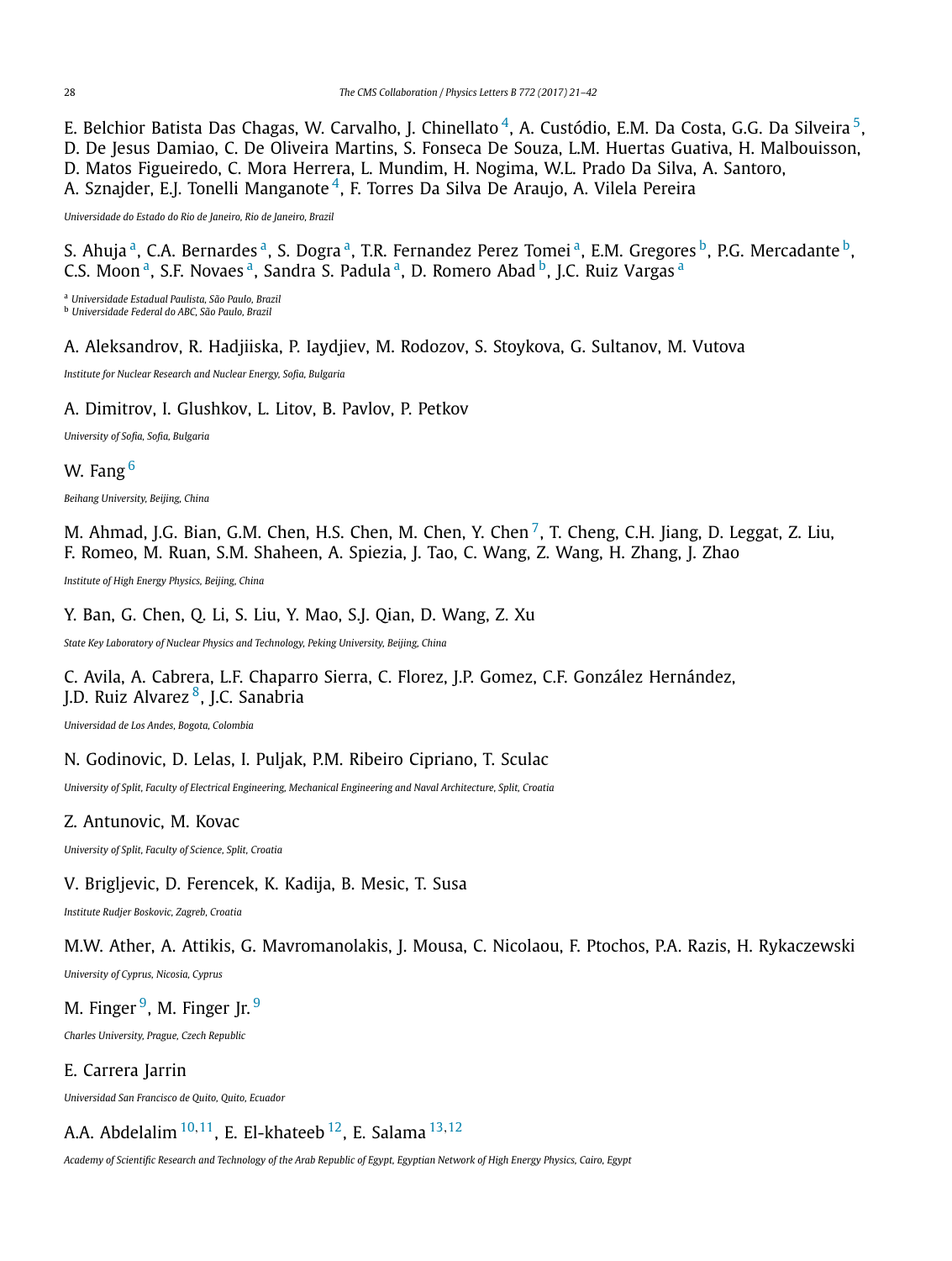#### M. Kadastik, L. Perrini, M. Raidal, A. Tiko, C. Veelken

*National Institute of Chemical Physics and Biophysics, Tallinn, Estonia*

#### P. Eerola, J. Pekkanen, M. Voutilainen

*Department of Physics, University of Helsinki, Helsinki, Finland*

# J. Härkönen, T. Järvinen, V. Karimäki, R. Kinnunen, T. Lampén, K. Lassila-Perini, S. Lehti, T. Lindén, P. Luukka, J. Tuominiemi, E. Tuovinen, L. Wendland

*Helsinki Institute of Physics, Helsinki, Finland*

#### J. Talvitie, T. Tuuva

*Lappeenranta University of Technology, Lappeenranta, Finland*

M. Besancon, F. Couderc, M. Dejardin, D. Denegri, B. Fabbro, J.L. Faure, C. Favaro, F. Ferri, S. Ganjour, S. Ghosh, A. Givernaud, P. Gras, G. Hamel de Monchenault, P. Jarry, I. Kucher, E. Locci, M. Machet, J. Malcles, J. Rander, A. Rosowsky, M. Titov

*IRFU, CEA, Université Paris-Saclay, Gif-sur-Yvette, France*

A. Abdulsalam, I. Antropov, S. Baffioni, F. Beaudette, P. Busson, L. Cadamuro, E. Chapon, C. Charlot, O. Davignon, R. Granier de Cassagnac, M. Jo, S. Lisniak, P. Miné, M. Nguyen, C. Ochando, G. Ortona, P. Paganini, P. Pigard, S. Regnard, R. Salerno, Y. Sirois, A.G. Stahl Leiton, T. Strebler, Y. Yilmaz, A. Zabi, A. Zghiche

*Laboratoire Leprince-Ringuet, Ecole Polytechnique, IN2P3-CNRS, Palaiseau, France*

J.-L. Agram <sup>14</sup>, J. Andrea, A. Aubin, D. Bloch, J.-M. Brom, M. Buttignol, E.C. Chabert, N. Chanon, C. Collard, E. Conte  $^{14}$  $^{14}$  $^{14}$ , X. Coubez, J.-C. Fontaine  $^{14}$ , D. Gelé, U. Goerlach, A.-C. Le Bihan, P. Van Hove

*Institut Pluridisciplinaire Hubert Curien (IPHC), Université de Strasbourg, CNRS-IN2P3, France*

#### S. Gadrat

Centre de Calcul de l'Institut National de Physique Nucleaire et de Physique des Particules, CNRS/IN2P3, Villeurbanne, France

S. Beauceron, C. Bernet, G. Boudoul, C.A. Carrillo Montoya, R. Chierici, D. Contardo, B. Courbon, P. Depasse, H. El Mamouni, J. Fay, S. Gascon, M. Gouzevitch, G. Grenier, B. Ille, F. Lagarde, I.B. Laktineh, M. Lethuillier, L. Mirabito, A.L. Pequegnot, S. Perries, A. Popov [15](#page-20-0), V. Sordini, M. Vander Donckt, P. Verdier, S. Viret

Université de Lyon, Université Claude Bernard Lyon 1, CNRS-IN2P3, Institut de Physique Nucléaire de Lyon, Villeurbanne, France

# T. Toriashvili <sup>[16](#page-20-0)</sup>

*Georgian Technical University, Tbilisi, Georgia*

# Z. Tsamalaidze<sup>[9](#page-20-0)</sup>

*Tbilisi State University, Tbilisi, Georgia*

C. Autermann, S. Beranek, L. Feld, M.K. Kiesel, K. Klein, M. Lipinski, M. Preuten, C. Schomakers, J. Schulz, T. Verlage

*RWTH Aachen University, I. Physikalisches Institut, Aachen, Germany*

A. Albert, M. Brodski, E. Dietz-Laursonn, D. Duchardt, M. Endres, M. Erdmann, S. Erdweg, T. Esch, R. Fischer, A. Güth, M. Hamer, T. Hebbeker, C. Heidemann, K. Hoepfner, S. Knutzen, M. Merschmeyer, A. Meyer, P. Millet, S. Mukherjee, M. Olschewski, K. Padeken, T. Pook, M. Radziej, H. Reithler, M. Rieger, F. Scheuch, L. Sonnenschein, D. Teyssier, S. Thüer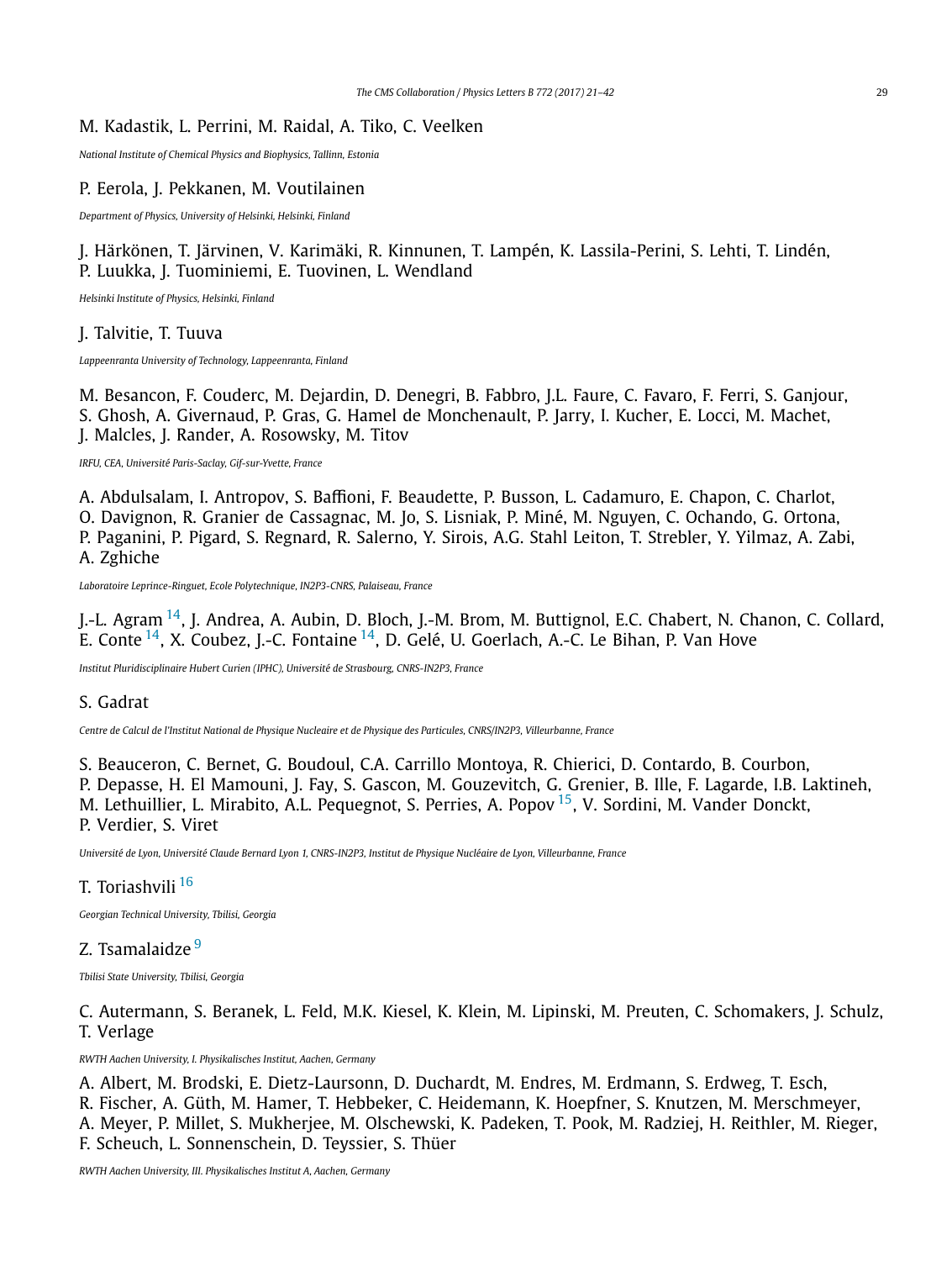V. Cherepanov, G. Flügge, B. Kargoll, T. Kress, A. Künsken, J. Lingemann, T. Müller, A. Nehrkorn, A. Nowack, C. Pistone, O. Pooth, A. Stahl<sup>[17](#page-20-0)</sup>

*RWTH Aachen University, III. Physikalisches Institut B, Aachen, Germany*

M. Aldaya Martin, T. Arndt, C. Asawatangtrakuldee, K. Beernaert, O. Behnke, U. Behrens, A.A. Bin Anuar, K. Borras <sup>18</sup>, A. Campbell, P. Connor, C. Contreras-Campana, F. Costanza, C. Diez Pardos, G. Dolinska, G. Eckerlin, D. Eckstein, T. Eichhorn, E. Eren, E. Gallo<sup>19</sup>, J. Garay Garcia, A. Geiser, A. Gizhko, J.M. Grados Luyando, A. Grohsjean, P. Gunnellini, A. Harb, J. Hauk, M. Hempel<sup>20</sup>, H. Jung, A. Kalogeropoulos, O. Karacheban [20,](#page-20-0) M. Kasemann, J. Keaveney, C. Kleinwort, I. Korol, D. Krücker, W. Lange, A. Lelek, T. Lenz, J. Leonard, K. Lipka, A. Lobanov, W. Lohmann<sup>20</sup>, R. Mankel, I.-A. Melzer-Pellmann, A.B. Meyer, G. Mittag, J. Mnich, A. Mussgiller, D. Pitzl, R. Placakyte, A. Raspereza, B. Roland, M.Ö. Sahin, P. Saxena, T. Schoerner-Sadenius, S. Spannagel, N. Stefaniuk, G.P. Van Onsem, R. Walsh, C. Wissing

*Deutsches Elektronen-Synchrotron, Hamburg, Germany*

V. Blobel, M. Centis Vignali, A.R. Draeger, T. Dreyer, E. Garutti, D. Gonzalez, J. Haller, M. Hoffmann, A. Junkes, R. Klanner, R. Kogler, N. Kovalchuk, T. Lapsien, I. Marchesini, D. Marconi, M. Meyer, M. Niedziela, D. Nowatschin, F. Pantaleo [17,](#page-20-0) T. Peiffer, A. Perieanu, C. Scharf, P. Schleper, A. Schmidt, S. Schumann, J. Schwandt, H. Stadie, G. Steinbrück, F.M. Stober, M. Stöver, H. Tholen, D. Troendle, E. Usai, L. Vanelderen, A. Vanhoefer, B. Vormwald

*University of Hamburg, Hamburg, Germany*

M. Akbiyik, C. Barth, S. Baur, C. Baus, J. Berger, E. Butz, R. Caspart, T. Chwalek, F. Colombo, W. De Boer, A. Dierlamm, S. Fink, B. Freund, R. Friese, M. Giffels, A. Gilbert, P. Goldenzweig, D. Haitz, F. Hartmann [17,](#page-20-0) S.M. Heindl, U. Husemann, F. Kassel [17,](#page-20-0) I. Katkov [15,](#page-20-0) S. Kudella, H. Mildner, M.U. Mozer, Th. Müller, M. Plagge, G. Quast, K. Rabbertz, S. Röcker, F. Roscher, M. Schröder, I. Shvetsov, G. Sieber, H.J. Simonis, R. Ulrich, S. Wayand, M. Weber, T. Weiler, S. Williamson, C. Wöhrmann, R. Wolf

*Institut für Experimentelle Kernphysik, Karlsruhe, Germany*

G. Anagnostou, G. Daskalakis, T. Geralis, V.A. Giakoumopoulou, A. Kyriakis, D. Loukas, I. Topsis-Giotis

*Institute of Nuclear and Particle Physics (INPP), NCSR Demokritos, Aghia Paraskevi, Greece*

#### S. Kesisoglou, A. Panagiotou, N. Saoulidou, E. Tziaferi

*National and Kapodistrian University of Athens, Athens, Greece*

#### I. Evangelou, G. Flouris, C. Foudas, P. Kokkas, N. Loukas, N. Manthos, I. Papadopoulos, E. Paradas

*University of Ioánnina, Ioánnina, Greece*

#### N. Filipovic, G. Pasztor

*MTA-ELTE Lendület CMS Particle and Nuclear Physics Group, Eötvös Loránd University, Budapest, Hungary*

# G. Bencze, C. Hajdu, D. Horvath<sup>21</sup>, F. Sikler, V. Veszpremi, G. Vesztergombi<sup>22</sup>, A.J. Zsigmond

*Wigner Research Centre for Physics, Budapest, Hungary*

# N. Beni, S. Czellar, J. Karancsi [23,](#page-20-0) A. Makovec, J. Molnar, Z. Szillasi

*Institute of Nuclear Research ATOMKI, Debrecen, Hungary*

# M. Bartók [22,](#page-20-0) P. Raics, Z.L. Trocsanyi, B. Ujvari

*Institute of Physics, University of Debrecen, Hungary*

#### J.R. Komaragiri

*Indian Institute of Science (IISc), India*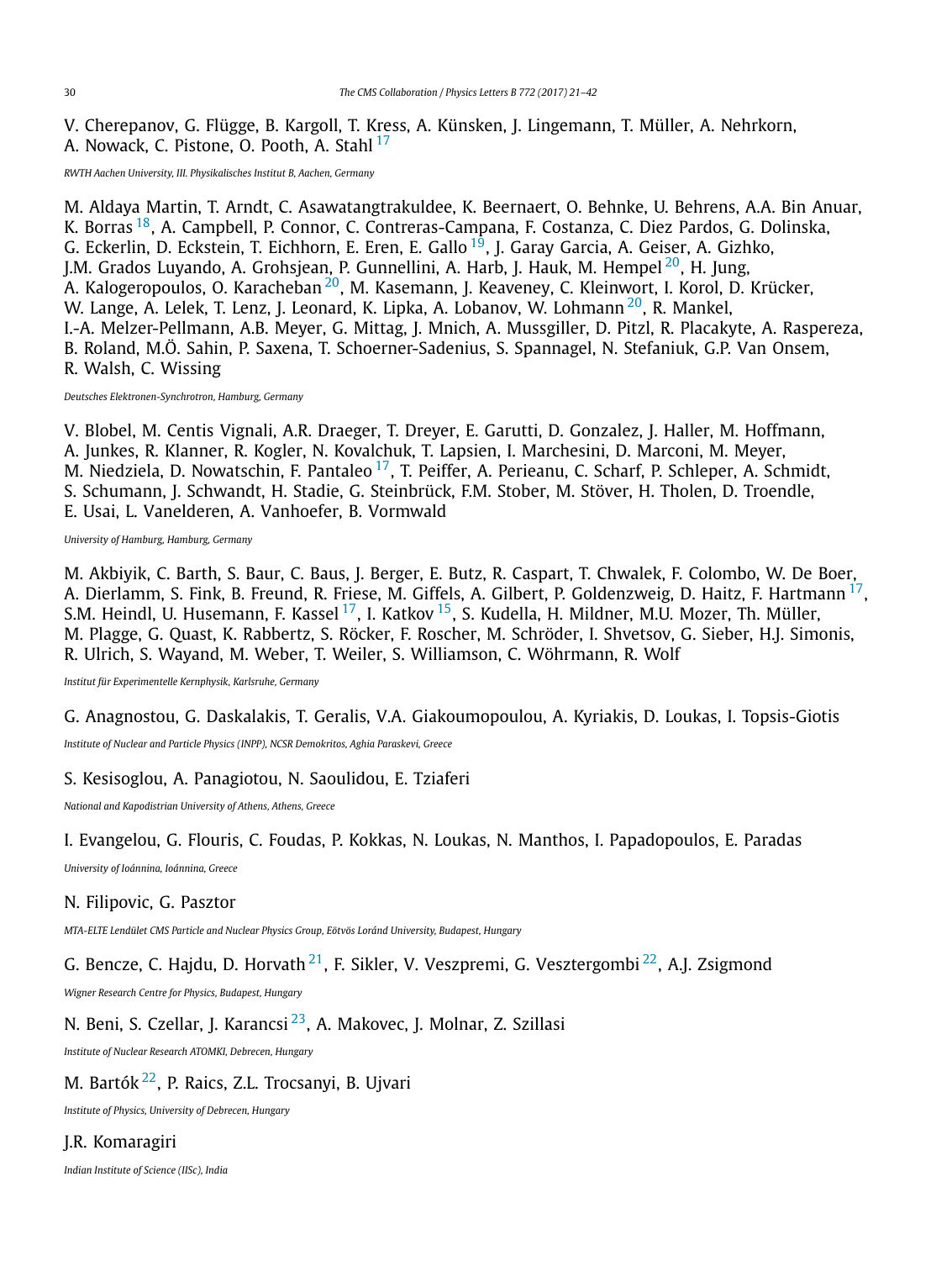S. Bahinipati  $^{24}$  $^{24}$  $^{24}$ , S. Bhowmik  $^{25}$ , S. Choudhury  $^{26}$ , P. Mal, K. Mandal, A. Nayak  $^{27}$ , D.K. Sahoo  $^{24}$ , N. Sahoo, S.K. Swain

*National Institute of Science Education and Research, Bhubaneswar, India*

S. Bansal, S.B. Beri, V. Bhatnagar, R. Chawla, U. Bhawandeep, A.K. Kalsi, A. Kaur, M. Kaur, R. Kumar, P. Kumari, A. Mehta, M. Mittal, J.B. Singh, G. Walia

*Panjab University, Chandigarh, India*

Ashok Kumar, A. Bhardwaj, B.C. Choudhary, R.B. Garg, S. Keshri, S. Malhotra, M. Naimuddin, K. Ranjan, R. Sharma, V. Sharma

*University of Delhi, Delhi, India*

R. Bhattacharya, S. Bhattacharya, K. Chatterjee, S. Dey, S. Dutt, S. Dutta, S. Ghosh, N. Majumdar, A. Modak, K. Mondal, S. Mukhopadhyay, S. Nandan, A. Purohit, A. Roy, D. Roy, S. Roy Chowdhury, S. Sarkar, M. Sharan, S. Thakur

*Saha Institute of Nuclear Physics, Kolkata, India*

#### P.K. Behera

*Indian Institute of Technology Madras, Madras, India*

R. Chudasama, D. Dutta, V. Jha, V. Kumar, A.K. Mohanty [17,](#page-20-0) P.K. Netrakanti, L.M. Pant, P. Shukla, A. Topkar *Bhabha Atomic Research Centre, Mumbai, India*

T. Aziz, S. Dugad, G. Kole, B. Mahakud, S. Mitra, G.B. Mohanty, B. Parida, N. Sur, B. Sutar

*Tata Institute of Fundamental Research-A, Mumbai, India*

S. Banerjee, R.K. Dewanjee, S. Ganguly, M. Guchait, Sa. Jain, S. Kumar, M. Maity [25](#page-20-0), G. Majumder, K. Mazumdar, T. Sarkar $^{25}$  $^{25}$  $^{25}$ , N. Wickramage  $^{28}$  $^{28}$  $^{28}$ 

*Tata Institute of Fundamental Research-B, Mumbai, India*

S. Chauhan, S. Dube, V. Hegde, A. Kapoor, K. Kothekar, S. Pandey, A. Rane, S. Sharma

*Indian Institute of Science Education and Research (IISER), Pune, India*

S. Chenarani [29,](#page-20-0) E. Eskandari Tadavani, S.M. Etesami [29,](#page-20-0) M. Khakzad, M. Mohammadi Najafabadi, M. Naseri, S. Paktinat Mehdiabadi [30,](#page-20-0) F. Rezaei Hosseinabadi, B. Safarzadeh [31,](#page-20-0) M. Zeinali

*Institute for Research in Fundamental Sciences (IPM), Tehran, Iran*

#### M. Felcini, M. Grunewald

*University College Dublin, Dublin, Ireland*

M. Abbrescia <sup>a</sup>*,*b, C. Calabria <sup>a</sup>*,*b, C. Caputo <sup>a</sup>*,*b, A. Colaleo a, D. Creanza <sup>a</sup>*,*c, L. Cristella <sup>a</sup>*,*b, N. De Filippis <sup>a</sup>*,*c, M. De Palma <sup>a</sup>*,*b, L. Fiore a, G. Iaselli <sup>a</sup>*,*c, G. Maggi <sup>a</sup>*,*c, M. Maggi a, G. Miniello <sup>a</sup>*,*b, S. My <sup>a</sup>*,*b, S. Nuzzo <sup>a</sup>*,*b, A. Pompili <sup>a</sup>*,*b, G. Pugliese <sup>a</sup>*,*c, R. Radogna <sup>a</sup>*,*b, A. Ranieri a, G. Selvaggi <sup>a</sup>*,*b, A. Sharma a, L. Silvestris <sup>a</sup>*,*[17,](#page-20-0) R. Venditti <sup>a</sup>*,*b, P. Verwilligen <sup>a</sup>

<sup>a</sup> *INFN Sezione di Bari, Bari, Italy*

G. Abbiendi [a,](#page-11-0) C. Battilana, D. Bonacorsi [a](#page-11-0)*,*[b,](#page-11-0) S. Braibant-Giacomelli [a](#page-11-0)*,*[b,](#page-11-0) L. Brigliadori [a](#page-11-0)*,*[b](#page-11-0), R. Campanini [a](#page-11-0)*,*[b,](#page-11-0) P. Capiluppi [a](#page-11-0)*,*[b,](#page-11-0) A. Castro [a](#page-11-0)*,*[b,](#page-11-0) F.R. Cavallo [a](#page-11-0), S.S. Chhibra [a](#page-11-0)*,*[b,](#page-11-0) G. Codispoti [a](#page-11-0)*,*[b,](#page-11-0) M. Cuffiani [a](#page-11-0)*,*[b,](#page-11-0) G.M. Dallavalle [a,](#page-11-0) F. Fabbri [a,](#page-11-0) A. Fanfani [a](#page-11-0)*,*[b,](#page-11-0) D. Fasanella [a](#page-11-0)*,*[b,](#page-11-0) P. Giacomelli [a,](#page-11-0) C. Grandi [a,](#page-11-0) L. Guiducci [a](#page-11-0)*,*[b,](#page-11-0)

<sup>b</sup> *Università di Bari, Bari, Italy*

<sup>c</sup> *Politecnico di Bari, Bari, Italy*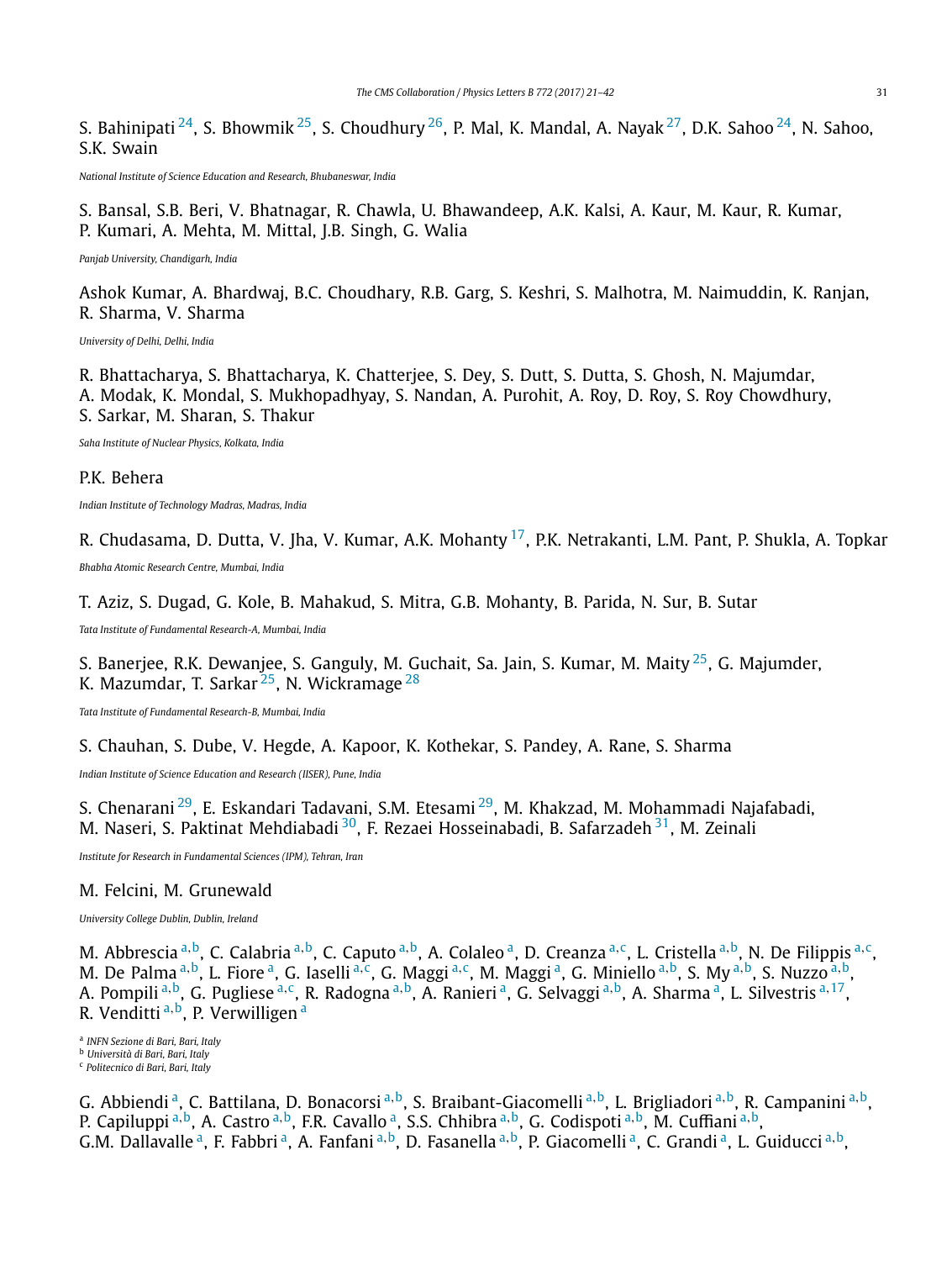<span id="page-11-0"></span>S. Marcellini<sup>a</sup>, G. Masetti<sup>a</sup>, A. Montanari<sup>a</sup>, F.L. Navarria <sup>a, b</sup>, A. Perrotta <sup>a</sup>, A.M. Rossi <sup>a, b</sup>, T. Rovelli <sup>a, b</sup>, G.P. Siroli <sup>a</sup>*,*b, N. Tosi <sup>a</sup>*,*b*,*[17](#page-20-0)

<sup>a</sup> *INFN Sezione di Bologna, Bologna, Italy* <sup>b</sup> *Università di Bologna, Bologna, Italy*

S. Albergo <sup>a</sup>*,*b, S. Costa <sup>a</sup>*,*b, A. Di Mattia a, F. Giordano <sup>a</sup>*,*b, R. Potenza <sup>a</sup>*,*b, A. Tricomi <sup>a</sup>*,*b, C. Tuve <sup>a</sup>*,*<sup>b</sup>

<sup>a</sup> *INFN Sezione di Catania, Catania, Italy* <sup>b</sup> *Università di Catania, Catania, Italy*

G. Barbagli <sup>a</sup>, V. Ciulli <sup>a,b</sup>, C. Civinini <sup>a</sup>, R. D'Alessandro <sup>a,b</sup>, E. Focardi <sup>a,b</sup>, P. Lenzi <sup>a,b</sup>, M. Meschini <sup>a</sup>, S. Paoletti a, L. Russo <sup>a</sup>*,*[32](#page-20-0), G. Sguazzoni a, D. Strom a, L. Viliani <sup>a</sup>*,*b*,*[17](#page-20-0)

<sup>a</sup> *INFN Sezione di Firenze, Firenze, Italy*

<sup>b</sup> *Università di Firenze, Firenze, Italy*

L. Benussi, S. Bianco, F. Fabbri, D. Piccolo, F. Primavera [17](#page-20-0)

*INFN Laboratori Nazionali di Frascati, Frascati, Italy*

V. Calvelli <sup>a</sup>*,*b, F. Ferro a, M.R. Monge <sup>a</sup>*,*b, E. Robutti a, S. Tosi <sup>a</sup>*,*<sup>b</sup>

<sup>a</sup> *INFN Sezione di Genova, Genova, Italy* <sup>b</sup> *Università di Genova, Genova, Italy*

L. Brianza <sup>a</sup>*,*b*,*[17,](#page-20-0) F. Brivio <sup>a</sup>*,*b, V. Ciriolo, M.E. Dinardo <sup>a</sup>*,*b, S. Fiorendi <sup>a</sup>*,*b*,*[17](#page-20-0), S. Gennai a, A. Ghezzi <sup>a</sup>*,*b, P. Govoni <sup>a</sup>*,*b, M. Malberti <sup>a</sup>*,*b, S. Malvezzi a, R.A. Manzoni <sup>a</sup>*,*b, D. Menasce a, L. Moroni a, M. Paganoni <sup>a</sup>*,*b, D. Pedrini a, S. Pigazzini <sup>a</sup>*,*b, S. Ragazzi <sup>a</sup>*,*b, T. Tabarelli de Fatis <sup>a</sup>*,*<sup>b</sup>

<sup>a</sup> *INFN Sezione di Milano-Bicocca, Milano, Italy* <sup>b</sup> *Università di Milano-Bicocca, Milano, Italy*

S. Buontempo a, N. Cavallo <sup>a</sup>*,*c, G. De Nardo, S. Di Guida <sup>a</sup>*,*d*,*[17,](#page-20-0) M. Esposito <sup>a</sup>*,*b, F. Fabozzi <sup>a</sup>*,*c, F. Fienga <sup>a</sup>*,*b, A.O.M. Iorio <sup>a</sup>*,*b, G. Lanza a, L. Lista a, S. Meola <sup>a</sup>*,*d*,*[17,](#page-20-0) P. Paolucci <sup>a</sup>*,*[17,](#page-20-0) C. Sciacca <sup>a</sup>*,*b, F. Thyssen <sup>a</sup>

<sup>a</sup> *INFN Sezione di Napoli, Napoli, Italy*

<sup>b</sup> *Università di Napoli 'Federico II', Napoli, Italy*

<sup>c</sup> *Università della Basilicata, Potenza, Italy*

<sup>d</sup> *Università G. Marconi, Roma, Italy*

P. Azzi <sup>a</sup>*,*[17,](#page-20-0) N. Bacchetta a, L. Benato <sup>a</sup>*,*b, D. Bisello <sup>a</sup>*,*b, A. Boletti <sup>a</sup>*,*b, R. Carlin <sup>a</sup>*,*b, A. Carvalho Antunes De Oliveira a,b, P. Checchia <sup>a</sup>, M. Dall'Osso a,b, P. De Castro Manzano <sup>a</sup>, T. Dorigo <sup>a</sup>, U. Dosselli<sup>a</sup>, F. Gasparini<sup>a,b</sup>, U. Gasparini<sup>a,b</sup>, A. Gozzelino<sup>a</sup>, S. Lacaprara<sup>a</sup>, M. Margoni<sup>a,b</sup>, A.T. Meneguzzo <sup>a</sup>*,*b, J. Pazzini <sup>a</sup>*,*b, N. Pozzobon <sup>a</sup>*,*b, P. Ronchese <sup>a</sup>*,*b, F. Simonetto <sup>a</sup>*,*b, E. Torassa a, M. Zanetti <sup>a</sup>*,*b, P. Zotto <sup>a</sup>*,*b, G. Zumerle <sup>a</sup>*,*<sup>b</sup>

<sup>a</sup> *INFN Sezione di Padova, Padova, Italy*

<sup>b</sup> *Università di Padova, Padova, Italy*

<sup>c</sup> *Università di Trento, Trento, Italy*

A. Braghieri<sup>a</sup>, F. Fallavollita a,b, A. Magnani a,b, P. Montagna a,b, S.P. Ratti a,b, V. Re<sup>a</sup>, C. Riccardi a,b, P. Salvini a, I. Vai <sup>a</sup>*,*b, P. Vitulo <sup>a</sup>*,*<sup>b</sup>

<sup>a</sup> *INFN Sezione di Pavia, Pavia, Italy* <sup>b</sup> *Università di Pavia, Pavia, Italy*

L. Alunni Solestizi <sup>a</sup>*,*b, G.M. Bilei a, D. Ciangottini <sup>a</sup>*,*b, L. Fanò <sup>a</sup>*,*b, P. Lariccia <sup>a</sup>*,*b, R. Leonardi <sup>a</sup>*,*b, G. Mantovani <sup>a</sup>*,*b, V. Mariani <sup>a</sup>*,*b, M. Menichelli a, A. Saha a, A. Santocchia <sup>a</sup>*,*<sup>b</sup>

<sup>a</sup> *INFN Sezione di Perugia, Perugia, Italy* <sup>b</sup> *Università di Perugia, Perugia, Italy*

K. Androsov<sup>[a](#page-12-0),32</sup>, P. Azzurri<sup>a,[17](#page-20-0)</sup>, G. Bagliesi<sup>a</sup>, J. Bernardini<sup>a</sup>, T. Boccali<sup>a</sup>, R. Castaldi<sup>a</sup>, M.A. Ciocci<sup>[a,](#page-12-0)32</sup>, R. Dell'Orso [a,](#page-12-0) S. Donato [a](#page-12-0)*,*[c,](#page-12-0) G. Fedi, A. Giassi [a,](#page-12-0) M.T. Grippo [a](#page-12-0)*,*[32,](#page-20-0) F. Ligabue [a](#page-12-0)*,*[c,](#page-12-0) T. Lomtadze [a,](#page-12-0) L. Martini [a](#page-12-0)*,*[b,](#page-12-0)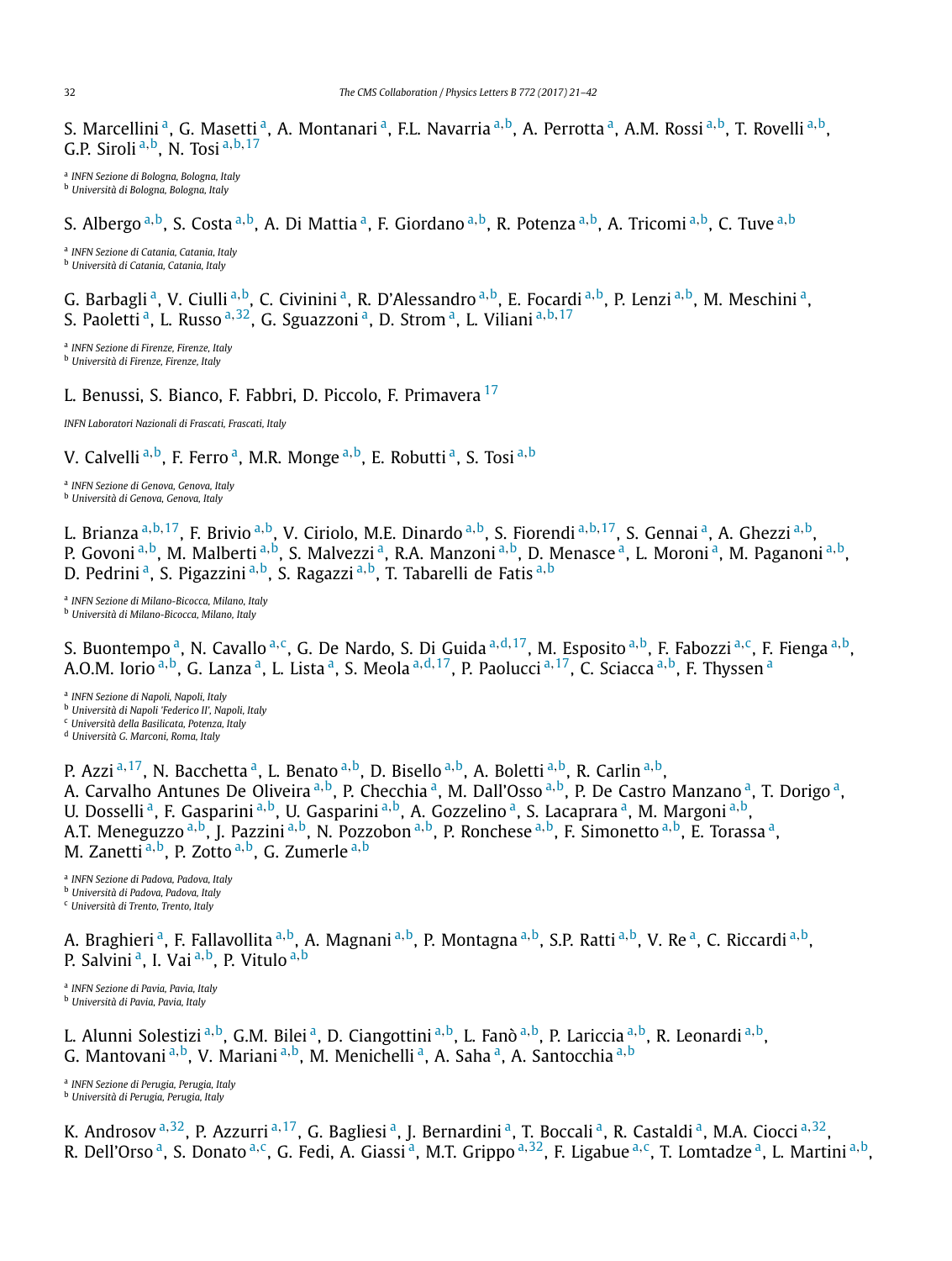<span id="page-12-0"></span>A. Messineo <sup>a</sup>*,*b, F. Palla a, A. Rizzi <sup>a</sup>*,*b, A. Savoy-Navarro <sup>a</sup>*,*[33,](#page-20-0) P. Spagnolo a, R. Tenchini a, G. Tonelli <sup>a</sup>*,*b, A. Venturi<sup>a</sup>, P.G. Verdini<sup>a</sup>

<sup>a</sup> *INFN Sezione di Pisa, Pisa, Italy* <sup>b</sup> *Università di Pisa, Pisa, Italy* <sup>c</sup> *Scuola Normale Superiore di Pisa, Pisa, Italy*

L. Barone a,b, F. Cavallari <sup>a</sup>, M. Cipriani <sup>a,b</sup>, D. Del Re a,b, [17,](#page-20-0) M. Diemoz <sup>a</sup>, S. Gelli <sup>a,b</sup>, E. Longo <sup>a,b</sup>, F. Margaroli <sup>a</sup>*,*b, B. Marzocchi <sup>a</sup>*,*b, P. Meridiani a, G. Organtini <sup>a</sup>*,*b, R. Paramatti <sup>a</sup>*,*b, F. Preiato <sup>a</sup>*,*b, S. Rahatlou <sup>a</sup>*,*b, C. Rovelli a, F. Santanastasio <sup>a</sup>*,*<sup>b</sup>

<sup>a</sup> *INFN Sezione di Roma, Roma, Italy* <sup>b</sup> *Università di Roma, Roma, Italy*

N. Amapane <sup>a</sup>*,*b, R. Arcidiacono <sup>a</sup>*,*c*,*[17,](#page-20-0) S. Argiro <sup>a</sup>*,*b, M. Arneodo <sup>a</sup>*,*c, N. Bartosik a, R. Bellan <sup>a</sup>*,*b, C. Biino a, N. Cartiglia a, F. Cenna <sup>a</sup>*,*b, M. Costa <sup>a</sup>*,*b, R. Covarelli <sup>a</sup>*,*b, A. Degano <sup>a</sup>*,*b, N. Demaria a, L. Finco <sup>a</sup>*,*b, B. Kiani <sup>a</sup>*,*b, C. Mariotti a, S. Maselli a, E. Migliore <sup>a</sup>*,*b, V. Monaco <sup>a</sup>*,*b, E. Monteil <sup>a</sup>*,*b, M. Monteno a, M.M. Obertino <sup>a</sup>*,*b, L. Pacher <sup>a</sup>*,*b, N. Pastrone a, M. Pelliccioni a, G.L. Pinna Angioni <sup>a</sup>*,*b, F. Ravera <sup>a</sup>*,*b, A. Romero <sup>a</sup>*,*b, M. Ruspa <sup>a</sup>*,*c, R. Sacchi <sup>a</sup>*,*b, K. Shchelina <sup>a</sup>*,*b, V. Sola a, A. Solano <sup>a</sup>*,*b, A. Staiano a, P. Traczyk <sup>a</sup>*,*<sup>b</sup>

<sup>a</sup> *INFN Sezione di Torino, Torino, Italy*

<sup>b</sup> *Università di Torino, Torino, Italy*

<sup>c</sup> *Università del Piemonte Orientale, Novara, Italy*

S. Belforte<sup>a</sup>, M. Casarsa<sup>a</sup>, F. Cossutti<sup>a</sup>, G. Della Ricca<sup>a, b</sup>, A. Zanetti<sup>a</sup>

<sup>a</sup> *INFN Sezione di Trieste, Trieste, Italy*

<sup>b</sup> *Università di Trieste, Trieste, Italy*

# D.H. Kim, G.N. Kim, M.S. Kim, S. Lee, S.W. Lee, Y.D. Oh, S. Sekmen, D.C. Son, Y.C. Yang

*Kyungpook National University, Daegu, Republic of Korea*

#### A. Lee

*Chonbuk National University, Jeonju, Republic of Korea*

# H. Kim

*Chonnam National University, Institute for Universe and Elementary Particles, Kwangju, Republic of Korea*

# J.A. Brochero Cifuentes, T.J. Kim

*Hanyang University, Seoul, Republic of Korea*

S. Cho, S. Choi, Y. Go, D. Gyun, S. Ha, B. Hong, Y. Jo, Y. Kim, K. Lee, K.S. Lee, S. Lee, J. Lim, S.K. Park, Y. Roh

*Korea University, Seoul, Republic of Korea*

J. Almond, J. Kim, H. Lee, S.B. Oh, B.C. Radburn-Smith, S.h. Seo, U.K. Yang, H.D. Yoo, G.B. Yu

*Seoul National University, Seoul, Republic of Korea*

# M. Choi, H. Kim, J.H. Kim, J.S.H. Lee, I.C. Park, G. Ryu, M.S. Ryu

*University of Seoul, Seoul, Republic of Korea*

# Y. Choi, J. Goh, C. Hwang, J. Lee, I. Yu

*Sungkyunkwan University, Suwon, Republic of Korea*

# V. Dudenas, A. Juodagalvis, J. Vaitkus

*Vilnius University, Vilnius, Lithuania*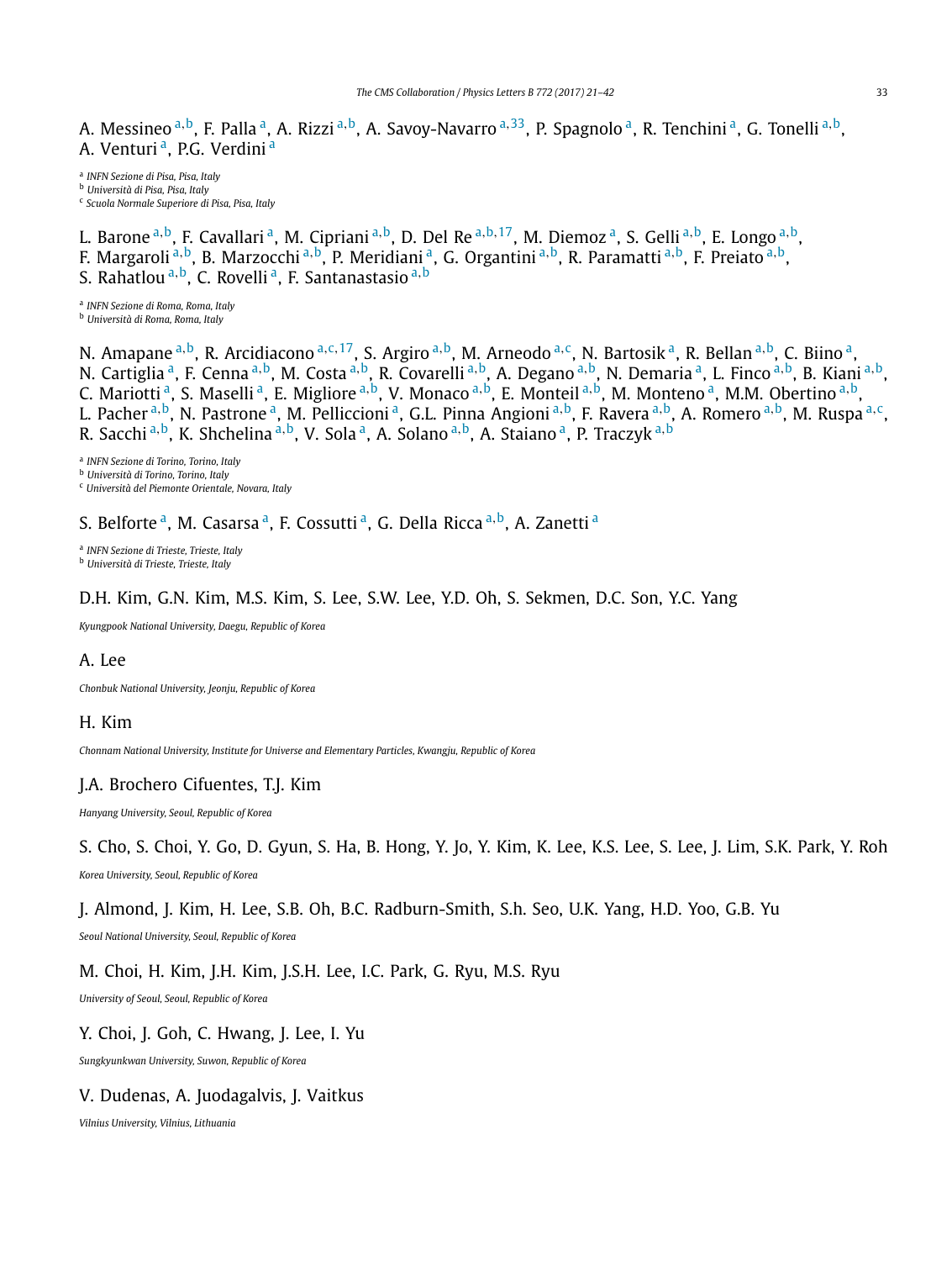I. Ahmed, Z.A. Ibrahim, M.A.B. Md Ali  $34$ , F. Mohamad Idris  $35$ , W.A.T. Wan Abdullah, M.N. Yusli, Z. Zolkapli

*National Centre for Particle Physics, Universiti Malaya, Kuala Lumpur, Malaysia*

# H. Castilla-Valdez, E. De La Cruz-Burelo, I. Heredia-De La Cruz<sup>36</sup>, A. Hernandez-Almada, R. Lopez-Fernandez, R. Magaña Villalba, J. Mejia Guisao, A. Sanchez-Hernandez

*Centro de Investigacion y de Estudios Avanzados del IPN, Mexico City, Mexico*

## S. Carrillo Moreno, C. Oropeza Barrera, F. Vazquez Valencia

*Universidad Iberoamericana, Mexico City, Mexico*

#### S. Carpinteyro, I. Pedraza, H.A. Salazar Ibarguen, C. Uribe Estrada

*Benemerita Universidad Autonoma de Puebla, Puebla, Mexico*

# A. Morelos Pineda

*Universidad Autónoma de San Luis Potosí, San Luis Potosí, Mexico*

## D. Krofcheck

*University of Auckland, Auckland, New Zealand*

# P.H. Butler

*University of Canterbury, Christchurch, New Zealand*

A. Ahmad, M. Ahmad, Q. Hassan, H.R. Hoorani, W.A. Khan, A. Saddique, M.A. Shah, M. Shoaib, M. Waqas

*National Centre for Physics, Quaid-I-Azam University, Islamabad, Pakistan*

H. Bialkowska, M. Bluj, B. Boimska, T. Frueboes, M. Górski, M. Kazana, K. Nawrocki, K. Romanowska-Rybinska, M. Szleper, P. Zalewski

*National Centre for Nuclear Research, Swierk, Poland*

K. Bunkowski, A. Byszuk [37](#page-20-0), K. Doroba, A. Kalinowski, M. Konecki, J. Krolikowski, M. Misiura, M. Olszewski, M. Walczak

*Institute of Experimental Physics, Faculty of Physics, University of Warsaw, Warsaw, Poland*

P. Bargassa, C. Beirão Da Cruz E Silva, B. Calpas, A. Di Francesco, P. Faccioli, P.G. Ferreira Parracho, M. Gallinaro, J. Hollar, N. Leonardo, L. Lloret Iglesias, M.V. Nemallapudi, J. Rodrigues Antunes, J. Seixas, O. Toldaiev, D. Vadruccio, J. Varela

*Laboratório de Instrumentação e Física Experimental de Partículas, Lisboa, Portugal*

S. Afanasiev, P. Bunin, M. Gavrilenko, I. Golutvin, I. Gorbunov, A. Kamenev, V. Karjavin, A. Lanev, A. Malakhov, V. Matveev [38](#page-20-0)*,*[39,](#page-20-0) V. Palichik, V. Perelygin, S. Shmatov, S. Shulha, N. Skatchkov, V. Smirnov, N. Voytishin, A. Zarubin

*Joint Institute for Nuclear Research, Dubna, Russia*

L. Chtchipounov, V. Golovtsov, Y. Ivanov, V. Kim<sup>40</sup>, E. Kuznetsova<sup>41</sup>, V. Murzin, V. Oreshkin, V. Sulimov, A. Vorobyev

*Petersburg Nuclear Physics Institute, Gatchina (St. Petersburg), Russia*

Yu. Andreev, A. Dermenev, S. Gninenko, N. Golubev, A. Karneyeu, M. Kirsanov, N. Krasnikov, A. Pashenkov, D. Tlisov, A. Toropin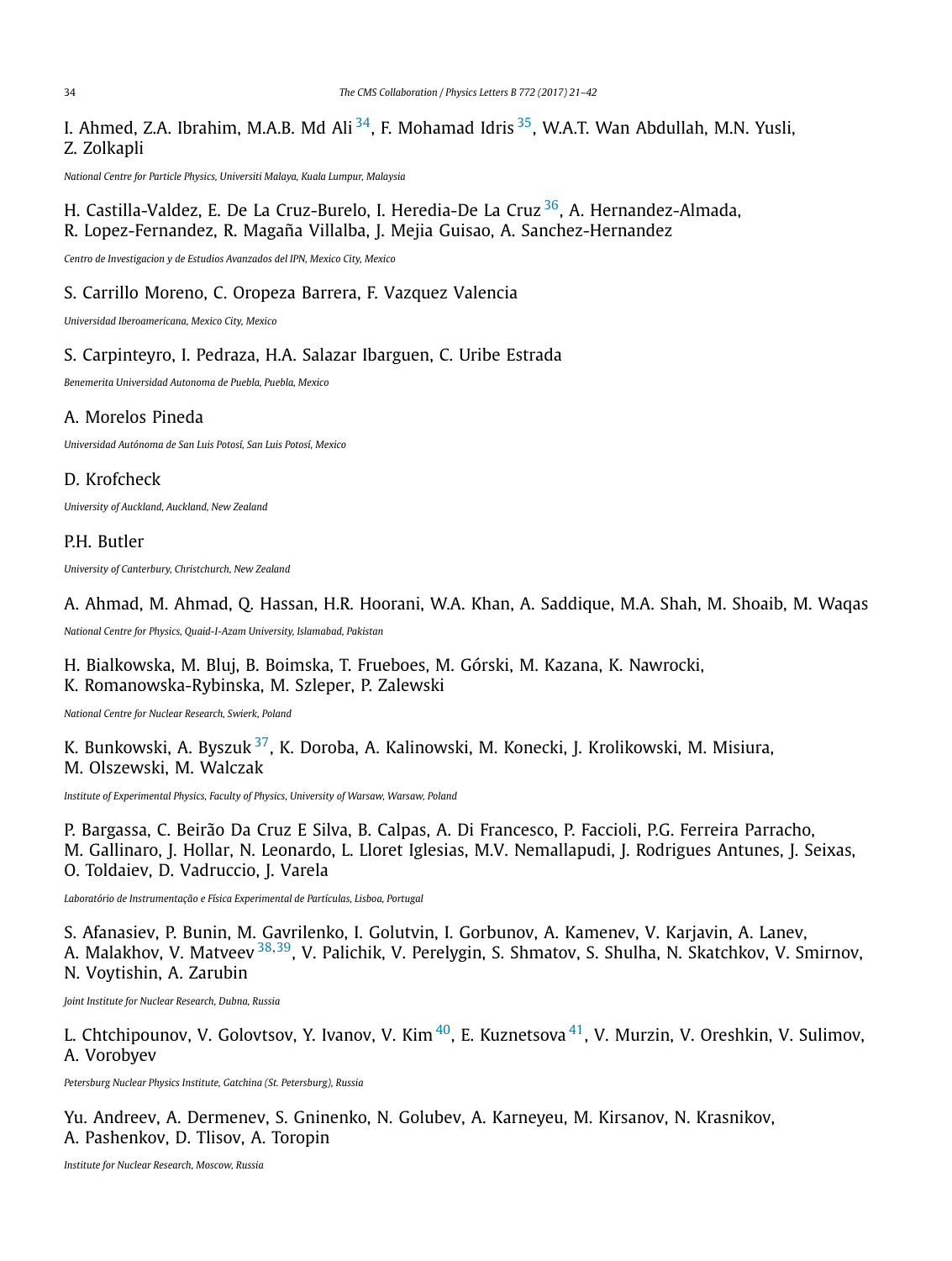V. Epshteyn, V. Gavrilov, N. Lychkovskaya, V. Popov, I. Pozdnyakov, G. Safronov, A. Spiridonov, M. Toms, E. Vlasov, A. Zhokin

*Institute for Theoretical and Experimental Physics, Moscow, Russia*

# T. Aushev, A. Bylinkin [39](#page-20-0)

*Moscow Institute of Physics and Technology, Moscow, Russia*

# M. Chadeeva [42,](#page-21-0) O. Markin, V. Rusinov

*National Research Nuclear University 'Moscow Engineering Physics Institute' (MEPhI), Moscow, Russia*

V. Andreev, M. Azarkin [39](#page-20-0), I. Dremin [39,](#page-20-0) M. Kirakosyan, A. Leonidov [39,](#page-20-0) A. Terkulov

*P.N. Lebedev Physical Institute, Moscow, Russia*

A. Baskakov, A. Belyaev, E. Boos, M. Dubinin [43,](#page-21-0) L. Dudko, A. Ershov, A. Gribushin, V. Klyukhin, O. Kodolova, I. Lokhtin, I. Miagkov, S. Obraztsov, S. Petrushanko, V. Savrin, A. Snigirev

*Skobeltsyn Institute of Nuclear Physics, Lomonosov Moscow State University, Moscow, Russia*

# V. Blinov<sup>[44](#page-21-0)</sup>, Y. Skovpen<sup>44</sup>, D. Shtol<sup>44</sup>

*Novosibirsk State University (NSU), Novosibirsk, Russia*

I. Azhgirey, I. Bayshev, S. Bitioukov, D. Elumakhov, V. Kachanov, A. Kalinin, D. Konstantinov, V. Krychkine, V. Petrov, R. Ryutin, A. Sobol, S. Troshin, N. Tyurin, A. Uzunian, A. Volkov

*State Research Center of Russian Federation, Institute for High Energy Physics, Protvino, Russia*

P. Adzic [45,](#page-21-0) P. Cirkovic, D. Devetak, M. Dordevic, J. Milosevic, V. Rekovic

*University of Belgrade, Faculty of Physics and Vinca Institute of Nuclear Sciences, Belgrade, Serbia*

J. Alcaraz Maestre, M. Barrio Luna, E. Calvo, M. Cerrada, M. Chamizo Llatas, N. Colino, B. De La Cruz, A. Delgado Peris, A. Escalante Del Valle, C. Fernandez Bedoya, J.P. Fernández Ramos, J. Flix, M.C. Fouz, P. Garcia-Abia, O. Gonzalez Lopez, S. Goy Lopez, J.M. Hernandez, M.I. Josa, E. Navarro De Martino, A. Pérez-Calero Yzquierdo, J. Puerta Pelayo, A. Quintario Olmeda, I. Redondo, L. Romero, M.S. Soares

*Centro de Investigaciones Energéticas Medioambientales y Tecnológicas (CIEMAT), Madrid, Spain*

#### J.F. de Trocóniz, M. Missiroli, D. Moran

*Universidad Autónoma de Madrid, Madrid, Spain*

J. Cuevas, J. Fernandez Menendez, I. Gonzalez Caballero, J.R. González Fernández, E. Palencia Cortezon, S. Sanchez Cruz, I. Suárez Andrés, P. Vischia, J.M. Vizan Garcia

*Universidad de Oviedo, Oviedo, Spain*

I.J. Cabrillo, A. Calderon, E. Curras, M. Fernandez, J. Garcia-Ferrero, G. Gomez, A. Lopez Virto, J. Marco, C. Martinez Rivero, F. Matorras, J. Piedra Gomez, T. Rodrigo, A. Ruiz-Jimeno, L. Scodellaro, N. Trevisani, I. Vila, R. Vilar Cortabitarte

*Instituto de Física de Cantabria (IFCA), CSIC-Universidad de Cantabria, Santander, Spain*

D. Abbaneo, E. Auffray, G. Auzinger, P. Baillon, A.H. Ball, D. Barney, P. Bloch, A. Bocci, C. Botta, T. Camporesi, R. Castello, M. Cepeda, G. Cerminara, Y. Chen, D. d'Enterria, A. Dabrowski, V. Daponte, A. David, M. De Gruttola, A. De Roeck, E. Di Marco <sup>46</sup>, M. Dobson, B. Dorney, T. du Pree, D. Duggan, M. Dünser, N. Dupont, A. Elliott-Peisert, P. Everaerts, S. Fartoukh, G. Franzoni, J. Fulcher, W. Funk, D. Gigi, K. Gill, M. Girone, F. Glege, D. Gulhan, S. Gundacker, M. Guthoff, P. Harris, J. Hegeman, V. Innocente, P. Janot, J. Kieseler, H. Kirschenmann, V. Knünz, A. Kornmayer<sup>17</sup>, M.J. Kortelainen, K. Kousouris,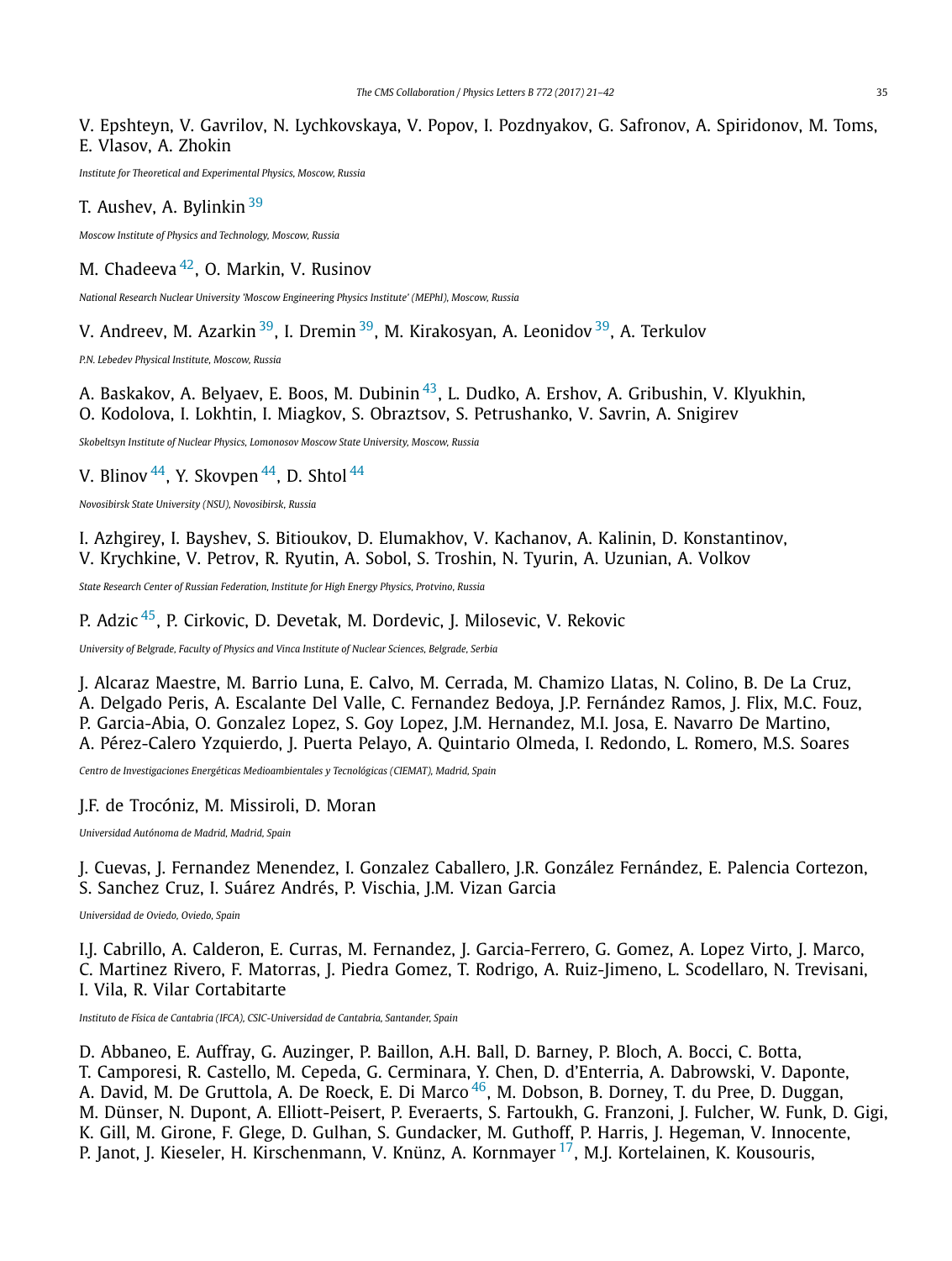M. Krammer<sup>1</sup>, C. Lange, P. Lecoq, C. Lourenco, M.T. Lucchini, L. Malgeri, M. Mannelli, A. Martelli, F. Meijers, J.A. Merlin, S. Mersi, E. Meschi, P. Milenovic [47](#page-21-0), F. Moortgat, S. Morovic, M. Mulders, H. Neugebauer, S. Orfanelli, L. Orsini, L. Pape, E. Perez, M. Peruzzi, A. Petrilli, G. Petrucciani, A. Pfeiffer, M. Pierini, A. Racz, T. Reis, G. Rolandi <sup>[48](#page-21-0)</sup>, M. Rovere, H. Sakulin, J.B. Sauvan, C. Schäfer, C. Schwick, M. Seidel, A. Sharma, P. Silva, P. Sphicas <sup>49</sup>, J. Steggemann, M. Stoye, Y. Takahashi, M. Tosi, D. Treille, A. Triossi, A. Tsirou, V. Veckalns <sup>[50](#page-21-0)</sup>, G.I. Veres <sup>22</sup>, M. Verweij, N. Wardle, H.K. Wöhri, A. Zagozdzinska <sup>37</sup>, W.D. Zeuner

*CERN, European Organization for Nuclear Research, Geneva, Switzerland*

W. Bertl, K. Deiters, W. Erdmann, R. Horisberger, Q. Ingram, H.C. Kaestli, D. Kotlinski, U. Langenegger, T. Rohe, S.A. Wiederkehr

*Paul Scherrer Institut, Villigen, Switzerland*

F. Bachmair, L. Bäni, L. Bianchini, B. Casal, G. Dissertori, M. Dittmar, M. Donegà, C. Grab, C. Heidegger, D. Hits, J. Hoss, G. Kasieczka, W. Lustermann, B. Mangano, M. Marionneau, P. Martinez Ruiz del Arbol, M. Masciovecchio, M.T. Meinhard, D. Meister, F. Micheli, P. Musella, F. Nessi-Tedaldi, F. Pandolfi, J. Pata, F. Pauss, G. Perrin, L. Perrozzi, M. Quittnat, M. Rossini, M. Schönenberger, A. Starodumov<sup>51</sup>. V.R. Tavolaro, K. Theofilatos, R. Wallny

*Institute for Particle Physics, ETH Zurich, Zurich, Switzerland*

T.K. Aarrestad, C. Amsler<sup>52</sup>, L. Caminada, M.F. Canelli, A. De Cosa, C. Galloni, A. Hinzmann, T. Hreus, B. Kilminster, J. Ngadiuba, D. Pinna, G. Rauco, P. Robmann, D. Salerno, C. Seitz, Y. Yang, A. Zucchetta

*Universität Zürich, Zurich, Switzerland*

V. Candelise, T.H. Doan, Sh. Jain, R. Khurana, M. Konyushikhin, C.M. Kuo, W. Lin, A. Pozdnyakov, S.S. Yu *National Central University, Chung-Li, Taiwan*

Arun Kumar, P. Chang, Y.H. Chang, Y. Chao, K.F. Chen, P.H. Chen, F. Fiori, W.-S. Hou, Y. Hsiung, Y.F. Liu, R.-S. Lu, M. Miñano Moya, E. Paganis, A. Psallidas, J.f. Tsai

*National Taiwan University (NTU), Taipei, Taiwan*

## B. Asavapibhop, G. Singh, N. Srimanobhas, N. Suwonjandee

*Chulalongkorn University, Faculty of Science, Department of Physics, Bangkok, Thailand*

A. Adiguzel, M.N. Bakirci<sup>53</sup>, S. Damarseckin, Z.S. Demiroglu, C. Dozen, E. Eskut, S. Girgis, G. Gokbulut, Y. Guler, I. Hos <sup>54</sup>, E.E. Kangal <sup>55</sup>, O. Kara, U. Kiminsu, M. Oglakci, G. Onengut <sup>56</sup>, K. Ozdemir <sup>57</sup>, S. Ozturk<sup>53</sup>, A. Polatoz, D. Sunar Cerci<sup>[58](#page-21-0)</sup>, S. Turkcapar, I.S. Zorbakir, C. Zorbilmez

*Cukurova University - Physics Department, Science and Art Faculty, Turkey*

B. Bilin, S. Bilmis, B. Isildak  $59$ , G. Karapinar  $60$ , M. Yalvac, M. Zeyrek

*Middle East Technical University, Physics Department, Ankara, Turkey*

E. Gülmez, M. Kaya<sup>[61](#page-21-0)</sup>, O. Kaya<sup>62</sup>, E.A. Yetkin<sup>63</sup>, T. Yetkin<sup>[64](#page-21-0)</sup>

*Bogazici University, Istanbul, Turkey*

A. Cakir, K. Cankocak, S. Sen <sup>[65](#page-21-0)</sup>

*Istanbul Technical University, Istanbul, Turkey*

# B. Grynyov

*Institute for Scintillation Materials of National Academy of Science of Ukraine, Kharkov, Ukraine*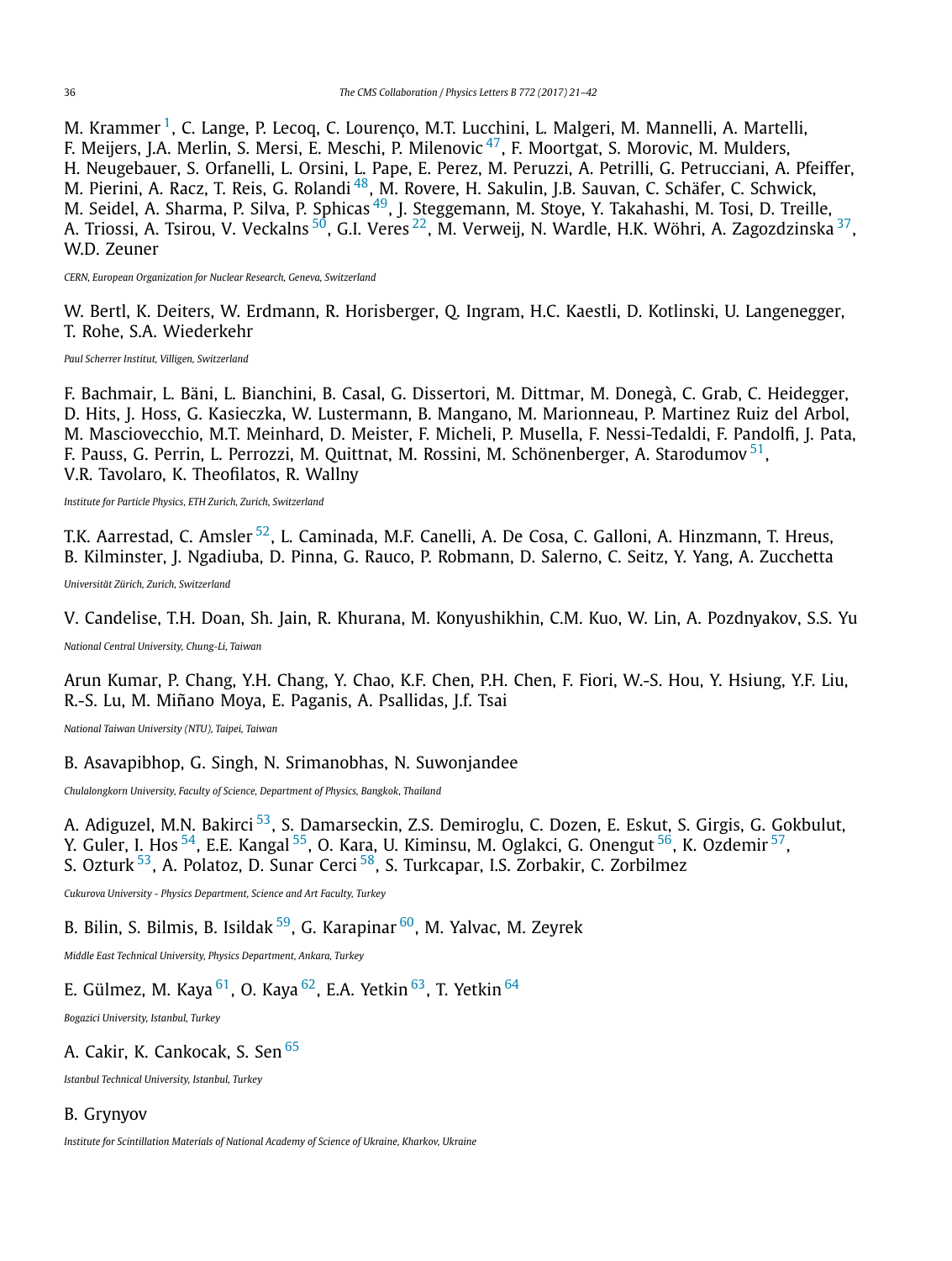# L. Levchuk, P. Sorokin

*National Scientific Center, Kharkov Institute of Physics and Technology, Kharkov, Ukraine*

R. Aggleton, F. Ball, L. Beck, J.J. Brooke, D. Burns, E. Clement, D. Cussans, H. Flacher, J. Goldstein, M. Grimes, G.P. Heath, H.F. Heath, J. Jacob, L. Kreczko, C. Lucas, D.M. Newbold <sup>66</sup>, S. Paramesvaran, A. Poll, T. Sakuma, S. Seif El Nasr-storey, D. Smith, V.J. Smith

*University of Bristol, Bristol, United Kingdom*

K.W. Bell, A. Belyaev <sup>67</sup>, C. Brew, R.M. Brown, L. Calligaris, D. Cieri, D.J.A. Cockerill, J.A. Coughlan, K. Harder, S. Harper, E. Olaiya, D. Petyt, C.H. Shepherd-Themistocleous, A. Thea, I.R. Tomalin, T. Williams

*Rutherford Appleton Laboratory, Didcot, United Kingdom*

M. Baber, R. Bainbridge, O. Buchmuller, A. Bundock, D. Burton, S. Casasso, M. Citron, D. Colling, L. Corpe, P. Dauncey, G. Davies, A. De Wit, M. Della Negra, R. Di Maria, P. Dunne, A. Elwood, D. Futyan, Y. Haddad, G. Hall, G. Iles, T. James, R. Lane, C. Laner, R. Lucas [66,](#page-21-0) L. Lyons, A.-M. Magnan, S. Malik, L. Mastrolorenzo, J. Nash, A. Nikitenko [51,](#page-21-0) J. Pela, B. Penning, M. Pesaresi, D.M. Raymond, A. Richards, A. Rose, E. Scott, C. Seez, S. Summers, A. Tapper, K. Uchida, M. Vazquez Acosta [68,](#page-21-0) T. Virdee [17,](#page-20-0) J. Wright, S.C. Zenz

*Imperial College, London, United Kingdom*

J.E. Cole, P.R. Hobson, A. Khan, P. Kyberd, I.D. Reid, P. Symonds, L. Teodorescu, M. Turner

*Brunel University, Uxbridge, United Kingdom*

A. Borzou, K. Call, J. Dittmann, K. Hatakeyama, H. Liu, N. Pastika

*Baylor University, Waco, USA*

## R. Bartek, A. Dominguez

*Catholic University of America, Washington, DC, USA*

A. Buccilli, S.I. Cooper, C. Henderson, P. Rumerio, C. West

*The University of Alabama, Tuscaloosa, USA*

D. Arcaro, A. Avetisyan, T. Bose, D. Gastler, D. Rankin, C. Richardson, J. Rohlf, L. Sulak, D. Zou

*Boston University, Boston, USA*

G. Benelli, D. Cutts, A. Garabedian, J. Hakala, U. Heintz, J.M. Hogan, O. Jesus, K.H.M. Kwok, E. Laird, G. Landsberg, Z. Mao, M. Narain, S. Piperov, S. Sagir, E. Spencer, R. Syarif

*Brown University, Providence, USA*

R. Breedon, D. Burns, M. Calderon De La Barca Sanchez, S. Chauhan, M. Chertok, J. Conway, R. Conway, P.T. Cox, R. Erbacher, C. Flores, G. Funk, M. Gardner, W. Ko, R. Lander, C. Mclean, M. Mulhearn, D. Pellett, J. Pilot, S. Shalhout, M. Shi, J. Smith, M. Squires, D. Stolp, K. Tos, M. Tripathi

*University of California, Davis, Davis, USA*

M. Bachtis, C. Bravo, R. Cousins, A. Dasgupta, A. Florent, J. Hauser, M. Ignatenko, N. Mccoll, D. Saltzberg, C. Schnaible, V. Valuev, M. Weber

*University of California, Los Angeles, USA*

E. Bouvier, K. Burt, R. Clare, J. Ellison, J.W. Gary, S.M.A. Ghiasi Shirazi, G. Hanson, J. Heilman, P. Jandir, E. Kennedy, F. Lacroix, O.R. Long, M. Olmedo Negrete, M.I. Paneva, A. Shrinivas, W. Si, H. Wei, S. Wimpenny, B.R. Yates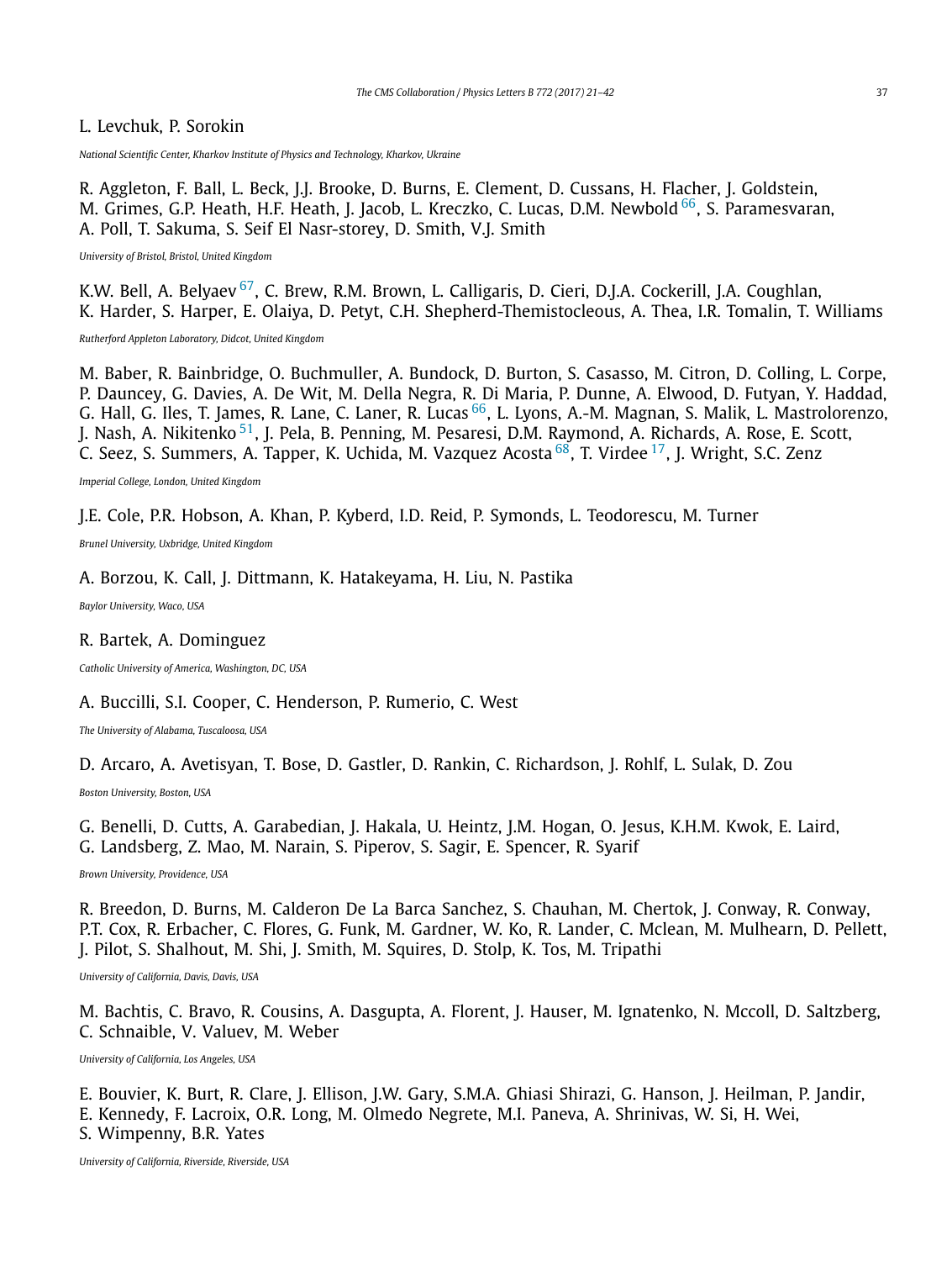J.G. Branson, G.B. Cerati, S. Cittolin, M. Derdzinski, R. Gerosa, A. Holzner, D. Klein, V. Krutelyov, J. Letts, I. Macneill, D. Olivito, S. Padhi, M. Pieri, M. Sani, V. Sharma, S. Simon, M. Tadel, A. Vartak, S. Wasserbaech [69](#page-21-0), C. Welke, J. Wood, F. Würthwein, A. Yagil, G. Zevi Della Porta

*University of California, San Diego, La Jolla, USA*

N. Amin, R. Bhandari, J. Bradmiller-Feld, C. Campagnari, A. Dishaw, V. Dutta, M. Franco Sevilla, C. George, F. Golf, L. Gouskos, J. Gran, R. Heller, J. Incandela, S.D. Mullin, A. Ovcharova, H. Qu, J. Richman, D. Stuart, I. Suarez, J. Yoo

*University of California, Santa Barbara - Department of Physics, Santa Barbara, USA*

D. Anderson, J. Bendavid, A. Bornheim, J. Bunn, J. Duarte, J.M. Lawhorn, A. Mott, H.B. Newman, C. Pena, M. Spiropulu, J.R. Vlimant, S. Xie, R.Y. Zhu

*California Institute of Technology, Pasadena, USA*

M.B. Andrews, T. Ferguson, M. Paulini, J. Russ, M. Sun, H. Vogel, I. Vorobiev, M. Weinberg

*Carnegie Mellon University, Pittsburgh, USA*

J.P. Cumalat, W.T. Ford, F. Jensen, A. Johnson, M. Krohn, S. Leontsinis, T. Mulholland, K. Stenson, S.R. Wagner

*University of Colorado Boulder, Boulder, USA*

J. Alexander, J. Chaves, J. Chu, S. Dittmer, K. Mcdermott, N. Mirman, G. Nicolas Kaufman, J.R. Patterson, A. Rinkevicius, A. Ryd, L. Skinnari, L. Soffi, S.M. Tan, Z. Tao, J. Thom, J. Tucker, P. Wittich, M. Zientek

*Cornell University, Ithaca, USA*

#### D. Winn

*Fairfield University, Fairfield, USA*

S. Abdullin, M. Albrow, J. Anderson, G. Apollinari, A. Apresyan, S. Banerjee, L.A.T. Bauerdick, A. Beretvas, J. Berryhill, P.C. Bhat, G. Bolla, K. Burkett, J.N. Butler, H.W.K. Cheung, F. Chlebana, S. Cihangir [†](#page-20-0), M. Cremonesi, V.D. Elvira, I. Fisk, J. Freeman, E. Gottschalk, L. Gray, D. Green, S. Grünendahl, O. Gutsche, D. Hare, R.M. Harris, S. Hasegawa, J. Hirschauer, Z. Hu, B. Jayatilaka, S. Jindariani, M. Johnson, U. Joshi, B. Klima, B. Kreis, S. Lammel, J. Linacre, D. Lincoln, R. Lipton, M. Liu, T. Liu, R. Lopes De Sá, J. Lykken, K. Maeshima, N. Magini, J.M. Marraffino, S. Maruyama, D. Mason, P. McBride, P. Merkel, K. Mishra, S. Mrenna, S. Nahn, V. O'Dell, K. Pedro, O. Prokofyev, G. Rakness, L. Ristori, E. Sexton-Kennedy, A. Soha, W.J. Spalding, L. Spiegel, S. Stoynev, J. Strait, N. Strobbe, L. Taylor, S. Tkaczyk, N.V. Tran, L. Uplegger, E.W. Vaandering, C. Vernieri, M. Verzocchi, R. Vidal, M. Wang, H.A. Weber, A. Whitbeck, Y. Wu, F. Yang

*Fermi National Accelerator Laboratory, Batavia, USA*

D. Acosta, P. Avery, P. Bortignon, D. Bourilkov, A. Brinkerhoff, A. Carnes, M. Carver, D. Curry, S. Das, R.D. Field, I.K. Furic, J. Konigsberg, A. Korytov, J.F. Low, P. Ma, K. Matchev, H. Mei, G. Mitselmakher, D. Rank, L. Shchutska, D. Sperka, L. Thomas, J. Wang, S. Wang, J. Yelton

*University of Florida, Gainesville, USA*

S. Linn, P. Markowitz, G. Martinez, J.L. Rodriguez

*Florida International University, Miami, USA*

A. Ackert, T. Adams, A. Askew, S. Bein, S. Hagopian, V. Hagopian, K.F. Johnson, T. Kolberg, H. Prosper, A. Santra, R. Yohay

*Florida State University, Tallahassee, USA*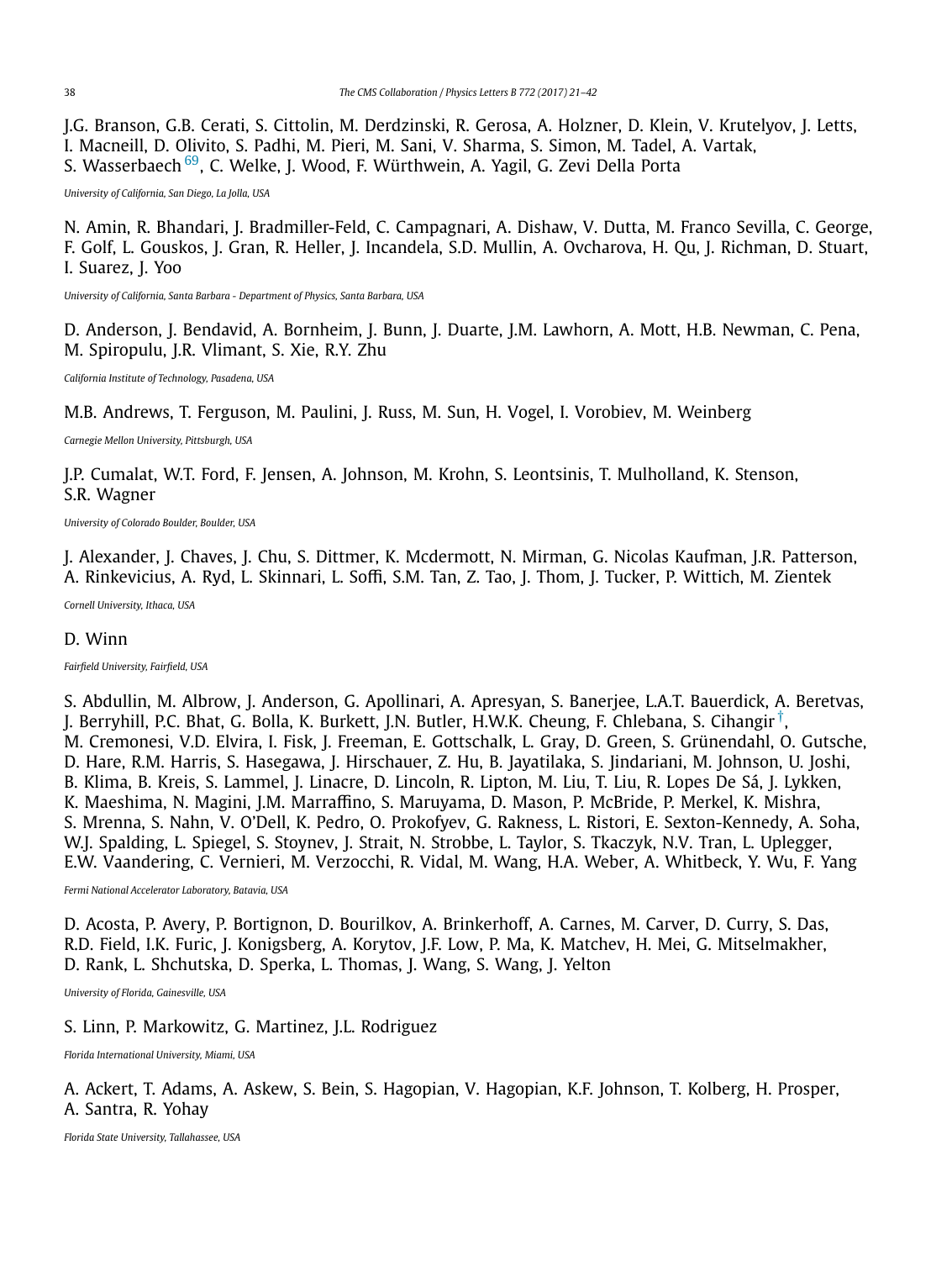# M.M. Baarmand, V. Bhopatkar, S. Colafranceschi, M. Hohlmann, D. Noonan, T. Roy, F. Yumiceva

*Florida Institute of Technology, Melbourne, USA*

M.R. Adams, L. Apanasevich, D. Berry, R.R. Betts, I. Bucinskaite, R. Cavanaugh, O. Evdokimov, L. Gauthier, C.E. Gerber, D.J. Hofman, K. Jung, I.D. Sandoval Gonzalez, N. Varelas, H. Wang, Z. Wu, M. Zakaria, J. Zhang

*University of Illinois at Chicago (UIC), Chicago, USA*

B. Bilki<sup>70</sup>, W. Clarida, K. Dilsiz, S. Durgut, R.P. Gandrajula, M. Haytmyradov, V. Khristenko, J.-P. Merlo, H. Mermerkaya [71,](#page-21-0) A. Mestvirishvili, A. Moeller, J. Nachtman, H. Ogul, Y. Onel, F. Ozok [72,](#page-21-0) A. Penzo, C. Snyder, E. Tiras, J. Wetzel, K. Yi

*The University of Iowa, Iowa City, USA*

B. Blumenfeld, A. Cocoros, N. Eminizer, D. Fehling, L. Feng, A.V. Gritsan, P. Maksimovic, J. Roskes, U. Sarica, M. Swartz, M. Xiao, C. You

*Johns Hopkins University, Baltimore, USA*

A. Al-bataineh, P. Baringer, A. Bean, S. Boren, J. Bowen, J. Castle, L. Forthomme, R.P. Kenny III, S. Khalil, A. Kropivnitskaya, D. Majumder, W. Mcbrayer, M. Murray, S. Sanders, J. Sekaric, R. Stringer, J.D. Tapia Takaki, Q. Wang

*The University of Kansas, Lawrence, USA*

A. Ivanov, K. Kaadze, Y. Maravin, A. Mohammadi, L.K. Saini, N. Skhirtladze, S. Toda

*Kansas State University, Manhattan, USA*

## F. Rebassoo, D. Wright

*Lawrence Livermore National Laboratory, Livermore, USA*

C. Anelli, A. Baden, O. Baron, A. Belloni, B. Calvert, S.C. Eno, C. Ferraioli, J.A. Gomez, N.J. Hadley, S. Jabeen, G.Y. Jeng, R.G. Kellogg, J. Kunkle, A.C. Mignerey, F. Ricci-Tam, Y.H. Shin, A. Skuja, M.B. Tonjes, S.C. Tonwar

*University of Maryland, College Park, USA*

D. Abercrombie, B. Allen, A. Apyan, V. Azzolini, R. Barbieri, A. Baty, R. Bi, K. Bierwagen, S. Brandt, W. Busza, I.A. Cali, M. D'Alfonso, Z. Demiragli, G. Gomez Ceballos, M. Goncharov, D. Hsu, Y. Iiyama, G.M. Innocenti, M. Klute, D. Kovalskyi, K. Krajczar, Y.S. Lai, Y.-J. Lee, A. Levin, P.D. Luckey, B. Maier, A.C. Marini, C. Mcginn, C. Mironov, S. Narayanan, X. Niu, C. Paus, C. Roland, G. Roland, J. Salfeld-Nebgen, G.S.F. Stephans, K. Tatar, D. Velicanu, J. Wang, T.W. Wang, B. Wyslouch

*Massachusetts Institute of Technology, Cambridge, USA*

A.C. Benvenuti, R.M. Chatterjee, A. Evans, P. Hansen, S. Kalafut, S.C. Kao, Y. Kubota, Z. Lesko, J. Mans, S. Nourbakhsh, N. Ruckstuhl, R. Rusack, N. Tambe, J. Turkewitz

*University of Minnesota, Minneapolis, USA*

J.G. Acosta, S. Oliveros

*University of Mississippi, Oxford, USA*

E. Avdeeva, K. Bloom, D.R. Claes, C. Fangmeier, R. Gonzalez Suarez, R. Kamalieddin, I. Kravchenko, A. Malta Rodrigues, J. Monroy, J.E. Siado, G.R. Snow, B. Stieger

*University of Nebraska-Lincoln, Lincoln, USA*

M. Alyari, J. Dolen, A. Godshalk, C. Harrington, I. Iashvili, J. Kaisen, D. Nguyen, A. Parker, S. Rappoccio, B. Roozbahani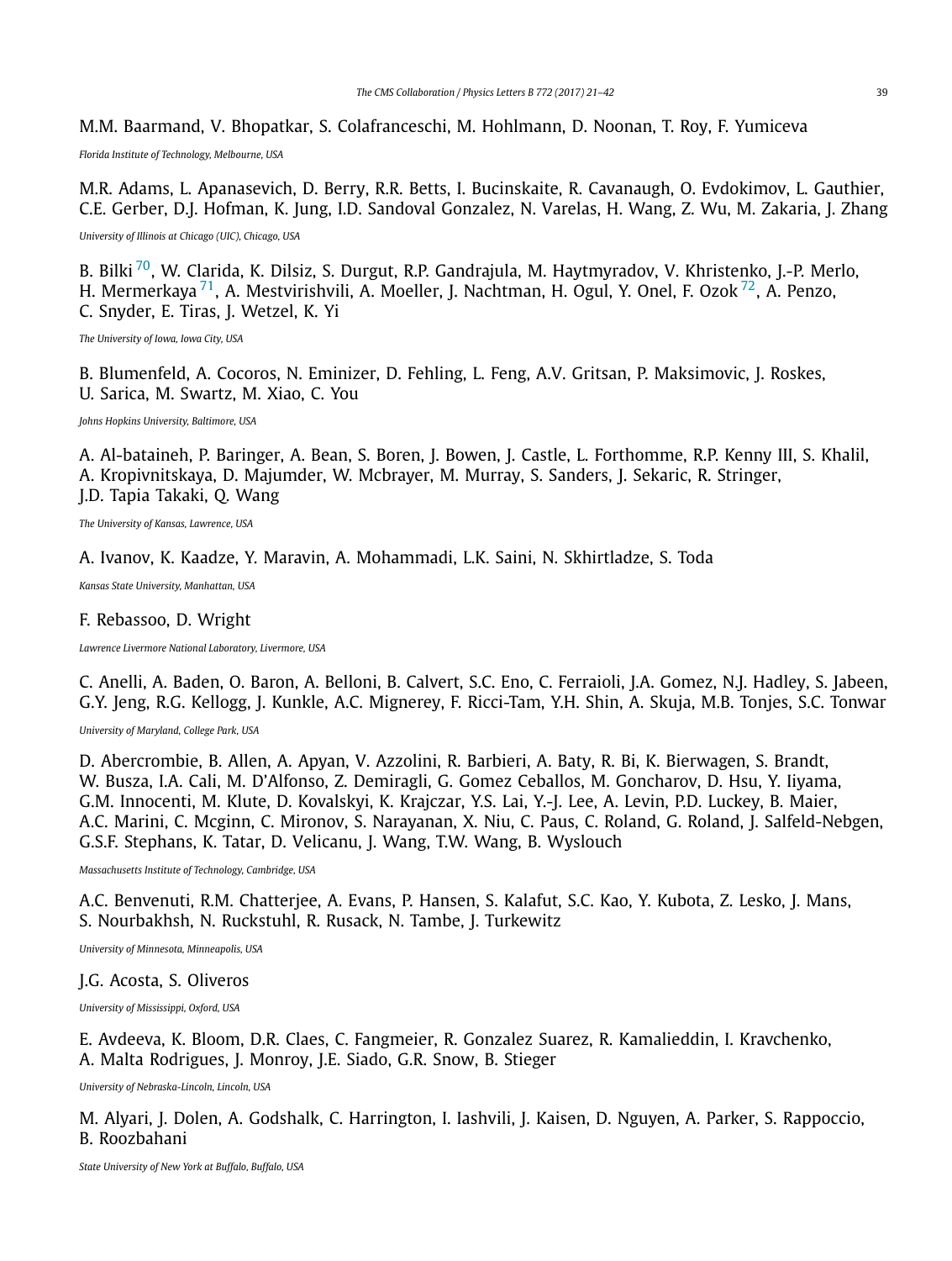G. Alverson, E. Barberis, A. Hortiangtham, A. Massironi, D.M. Morse, D. Nash, T. Orimoto, R. Teixeira De Lima, D. Trocino, R.-J. Wang, D. Wood

*Northeastern University, Boston, USA*

S. Bhattacharya, O. Charaf, K.A. Hahn, A. Kumar, N. Mucia, N. Odell, B. Pollack, M.H. Schmitt, K. Sung, M. Trovato, M. Velasco

*Northwestern University, Evanston, USA*

N. Dev, M. Hildreth, K. Hurtado Anampa, C. Jessop, D.J. Karmgard, N. Kellams, K. Lannon, N. Marinelli, F. Meng, C. Mueller, Y. Musienko [38,](#page-20-0) M. Planer, A. Reinsvold, R. Ruchti, N. Rupprecht, G. Smith, S. Taroni, M. Wayne, M. Wolf, A. Woodard

*University of Notre Dame, Notre Dame, USA*

J. Alimena, L. Antonelli, B. Bylsma, L.S. Durkin, S. Flowers, B. Francis, A. Hart, C. Hill, R. Hughes, W. Ji, B. Liu, W. Luo, D. Puigh, B.L. Winer, H.W. Wulsin

*The Ohio State University, Columbus, USA*

S. Cooperstein, O. Driga, P. Elmer, J. Hardenbrook, P. Hebda, D. Lange, J. Luo, D. Marlow, T. Medvedeva, K. Mei, I. Ojalvo, J. Olsen, C. Palmer, P. Piroué, D. Stickland, A. Svyatkovskiy, C. Tully

*Princeton University, Princeton, USA*

## S. Malik

*University of Puerto Rico, Mayaguez, USA*

A. Barker, V.E. Barnes, S. Folgueras, L. Gutay, M.K. Jha, M. Jones, A.W. Jung, A. Khatiwada, D.H. Miller, N. Neumeister, J.F. Schulte, X. Shi, J. Sun, F. Wang, W. Xie

*Purdue University, West Lafayette, USA*

N. Parashar, J. Stupak

*Purdue University Northwest, Hammond, USA*

A. Adair, B. Akgun, Z. Chen, K.M. Ecklund, F.J.M. Geurts, M. Guilbaud, W. Li, B. Michlin, M. Northup, B.P. Padley, J. Roberts, J. Rorie, Z. Tu, J. Zabel

*Rice University, Houston, USA*

B. Betchart, A. Bodek, P. de Barbaro, R. Demina, Y.t. Duh, T. Ferbel, M. Galanti, A. Garcia-Bellido, J. Han, O. Hindrichs, A. Khukhunaishvili, K.H. Lo, P. Tan, M. Verzetti

*University of Rochester, Rochester, USA*

A. Agapitos, J.P. Chou, Y. Gershtein, T.A. Gómez Espinosa, E. Halkiadakis, M. Heindl, E. Hughes, S. Kaplan, R. Kunnawalkam Elayavalli, S. Kyriacou, A. Lath, K. Nash, M. Osherson, H. Saka, S. Salur, S. Schnetzer, D. Sheffield, S. Somalwar, R. Stone, S. Thomas, P. Thomassen, M. Walker

*Rutgers, The State University of New Jersey, Piscataway, USA*

A.G. Delannoy, M. Foerster, J. Heideman, G. Riley, K. Rose, S. Spanier, K. Thapa

*University of Tennessee, Knoxville, USA*

O. Bouhali [73,](#page-21-0) A. Celik, M. Dalchenko, M. De Mattia, A. Delgado, S. Dildick, R. Eusebi, J. Gilmore, T. Huang, E. Juska, T. Kamon [74,](#page-21-0) R. Mueller, I. Osipenkov, Y. Pakhotin, R. Patel, A. Perloff, L. Perniè, D. Rathjens, A. Safonov, A. Tatarinov, K.A. Ulmer

*Texas A&M University, College Station, USA*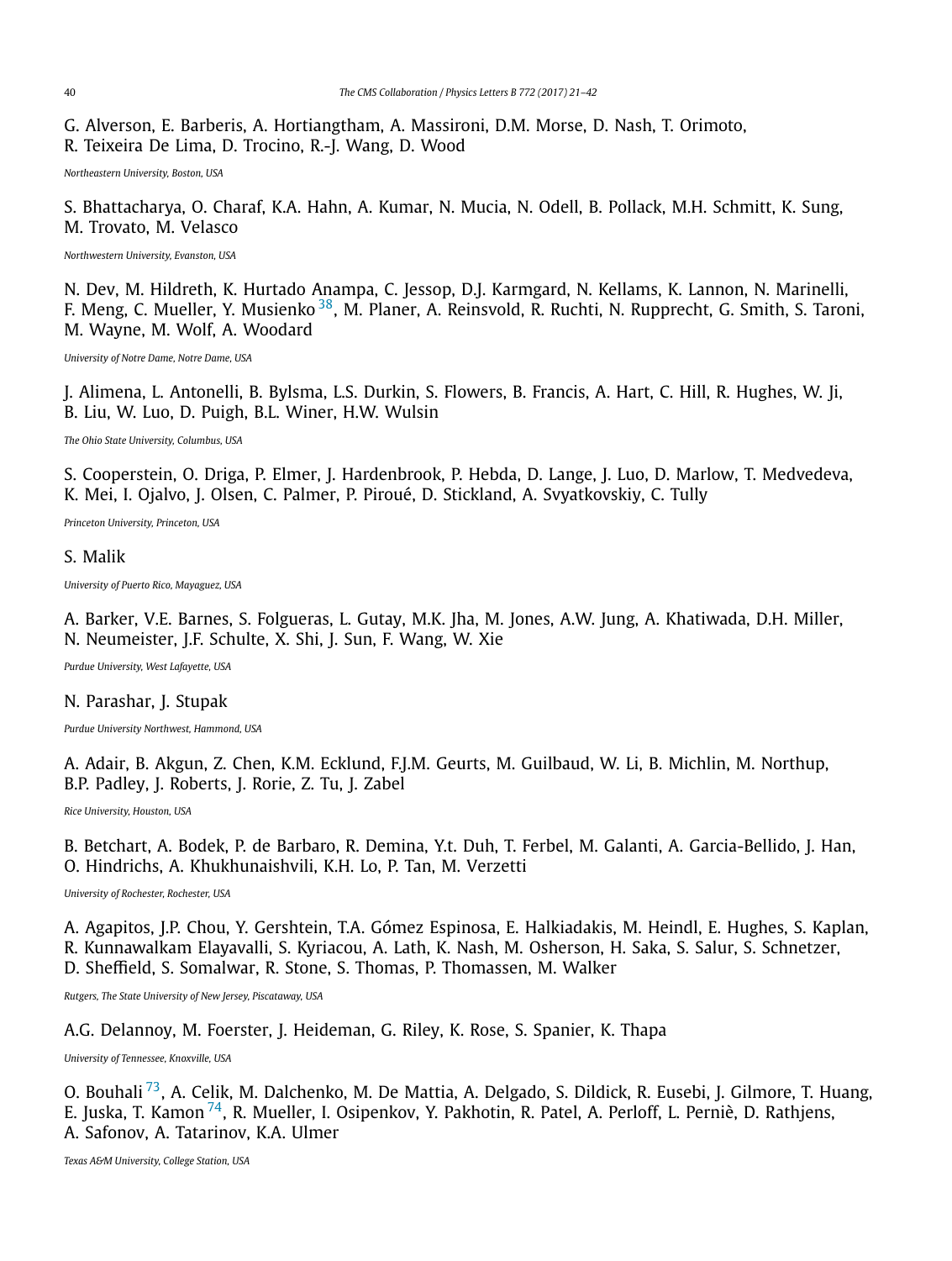<span id="page-20-0"></span>N. Akchurin, J. Damgov, F. De Guio, C. Dragoiu, P.R. Dudero, J. Faulkner, E. Gurpinar, S. Kunori, K. Lamichhane, S.W. Lee, T. Libeiro, T. Peltola, S. Undleeb, I. Volobouev, Z. Wang

*Texas Tech University, Lubbock, USA*

S. Greene, A. Gurrola, R. Janjam, W. Johns, C. Maguire, A. Melo, H. Ni, P. Sheldon, S. Tuo, J. Velkovska, Q. Xu

*Vanderbilt University, Nashville, USA*

M.W. Arenton, P. Barria, B. Cox, J. Goodell, R. Hirosky, A. Ledovskoy, H. Li, C. Neu, T. Sinthuprasith, X. Sun, Y. Wang, E. Wolfe, F. Xia

*University of Virginia, Charlottesville, USA*

## C. Clarke, R. Harr, P.E. Karchin, J. Sturdy

*Wayne State University, Detroit, USA*

D.A. Belknap, J. Buchanan, C. Caillol, S. Dasu, L. Dodd, S. Duric, B. Gomber, M. Grothe, M. Herndon, A. Hervé, P. Klabbers, A. Lanaro, A. Levine, K. Long, R. Loveless, T. Perry, G.A. Pierro, G. Polese, T. Ruggles, A. Savin, N. Smith, W.H. Smith, D. Taylor, N. Woods

*University of Wisconsin - Madison, Madison, WI, USA*

- † Deceased.
- <sup>1</sup> Also at Vienna University of Technology, Vienna, Austria.
- <sup>2</sup> Also at State Key Laboratory of Nuclear Physics and Technology, Peking University, Beijing, China.
- <sup>3</sup> Also at Institut Pluridisciplinaire Hubert Curien (IPHC), Université de Strasbourg, CNRS/IN2P3, Strasbourg, France.
- <sup>4</sup> Also at Universidade Estadual de Campinas, Campinas, Brazil.
- <sup>5</sup> Also at Universidade Federal de Pelotas, Pelotas, Brazil.
- <sup>6</sup> Also at Université Libre de Bruxelles, Bruxelles, Belgium.
- <sup>7</sup> Also at Deutsches Elektronen-Synchrotron, Hamburg, Germany.
- <sup>8</sup> Also at Universidad de Antioquia, Medellin, Colombia.
- <sup>9</sup> Also at Joint Institute for Nuclear Research, Dubna, Russia.
- <sup>10</sup> Also at Helwan University, Cairo, Egypt.
- <sup>11</sup> Now at Zewail City of Science and Technology, Zewail, Egypt.
- <sup>12</sup> Now at Ain Shams University, Cairo, Egypt.
- <sup>13</sup> Also at British University in Egypt, Cairo, Egypt.
- <sup>14</sup> Also at Université de Haute Alsace, Mulhouse, France.
- <sup>15</sup> Also at Skobeltsyn Institute of Nuclear Physics, Lomonosov Moscow State University, Moscow, Russia.
- <sup>16</sup> Also at Tbilisi State University, Tbilisi, Georgia.
- $^{17}\,$  Also at CERN, European Organization for Nuclear Research, Geneva, Switzerland.
- <sup>18</sup> Also at RWTH Aachen University, III. Physikalisches Institut A, Aachen, Germany.
- <sup>19</sup> Also at University of Hamburg, Hamburg, Germany.
- <sup>20</sup> Also at Brandenburg University of Technology, Cottbus, Germany.
- <sup>21</sup> Also at Institute of Nuclear Research ATOMKI, Debrecen, Hungary.
- <sup>22</sup> Also at MTA-ELTE Lendület CMS Particle and Nuclear Physics Group, Eötvös Loránd University, Budapest, Hungary.
- <sup>23</sup> Also at Institute of Physics, University of Debrecen, Debrecen, Hungary.
- $^{24}\,$  Also at Indian Institute of Technology Bhubaneswar, Bhubaneswar, India.
- <sup>25</sup> Also at University of Visva-Bharati, Santiniketan, India.
- <sup>26</sup> Also at Indian Institute of Science Education and Research, Bhopal, India.
- <sup>27</sup> Also at Institute of Physics, Bhubaneswar, India.
- <sup>28</sup> Also at University of Ruhuna, Matara, Sri Lanka.
- <sup>29</sup> Also at Isfahan University of Technology, Isfahan, Iran.
- <sup>30</sup> Also at Yazd University, Yazd, Iran.
- <sup>31</sup> Also at Plasma Physics Research Center, Science and Research Branch, Islamic Azad University, Tehran, Iran.
- <sup>32</sup> Also at Università degli Studi di Siena, Siena, Italy.
- <sup>33</sup> Also at Purdue University, West Lafayette, USA.
- <sup>34</sup> Also at International Islamic University of Malaysia, Kuala Lumpur, Malaysia.
- <sup>35</sup> Also at Malaysian Nuclear Agency, MOSTI, Kajang, Malaysia.
- <sup>36</sup> Also at Consejo Nacional de Ciencia y Tecnología, Mexico city, Mexico.
- <sup>37</sup> Also at Warsaw University of Technology, Institute of Electronic Systems, Warsaw, Poland.
- <sup>38</sup> Also at Institute for Nuclear Research, Moscow, Russia.
- <sup>39</sup> Now at National Research Nuclear University 'Moscow Engineering Physics Institute' (MEPhI), Moscow, Russia.
- 40 Also at St. Petersburg State Polytechnical University, St. Petersburg, Russia.
- <sup>41</sup> Also at University of Florida, Gainesville, USA.